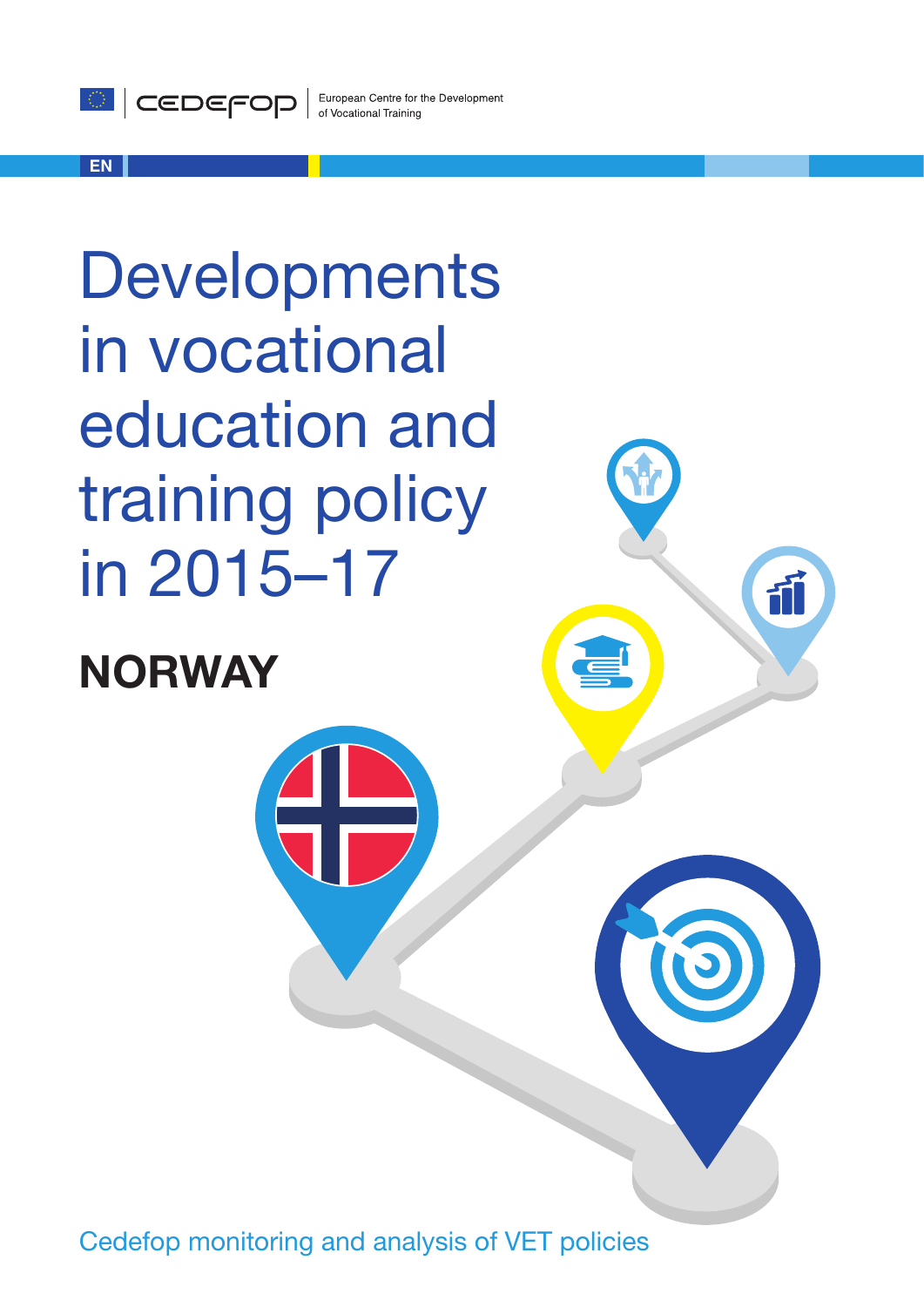### Cedefop monitoring and analysis of VET policies

### **Developments in vocational education and training policy in 2015-17**

## **NORWAY**

Cedefop (2018). *Developments in vocational education and training policy in 2015-17: Norway.* Cedefop monitoring and analysis of VET policies. [http://www.cedefop.europa.eu/en/publications-and-resources/country-reports/vet](http://www.cedefop.europa.eu/en/publications-and-resources/country-reports/vet-policy-developments-norway)[policy-developments-norway-](http://www.cedefop.europa.eu/en/publications-and-resources/country-reports/vet-policy-developments-norway)2017

© European Centre for the Development of Vocational Training (Cedefop), 2018. Reproduction is authorised provided the source is acknowledged.

This report was produced by Cedefop and reflects contributions from Cedefop's VET policy and systems team, and Cedefop experts working on common European tools and principles for education and training, and statistics. It is based on detailed information on VET policy implementation submitted by Cedefop's European network of expertise on VET (ReferNet) and other sources.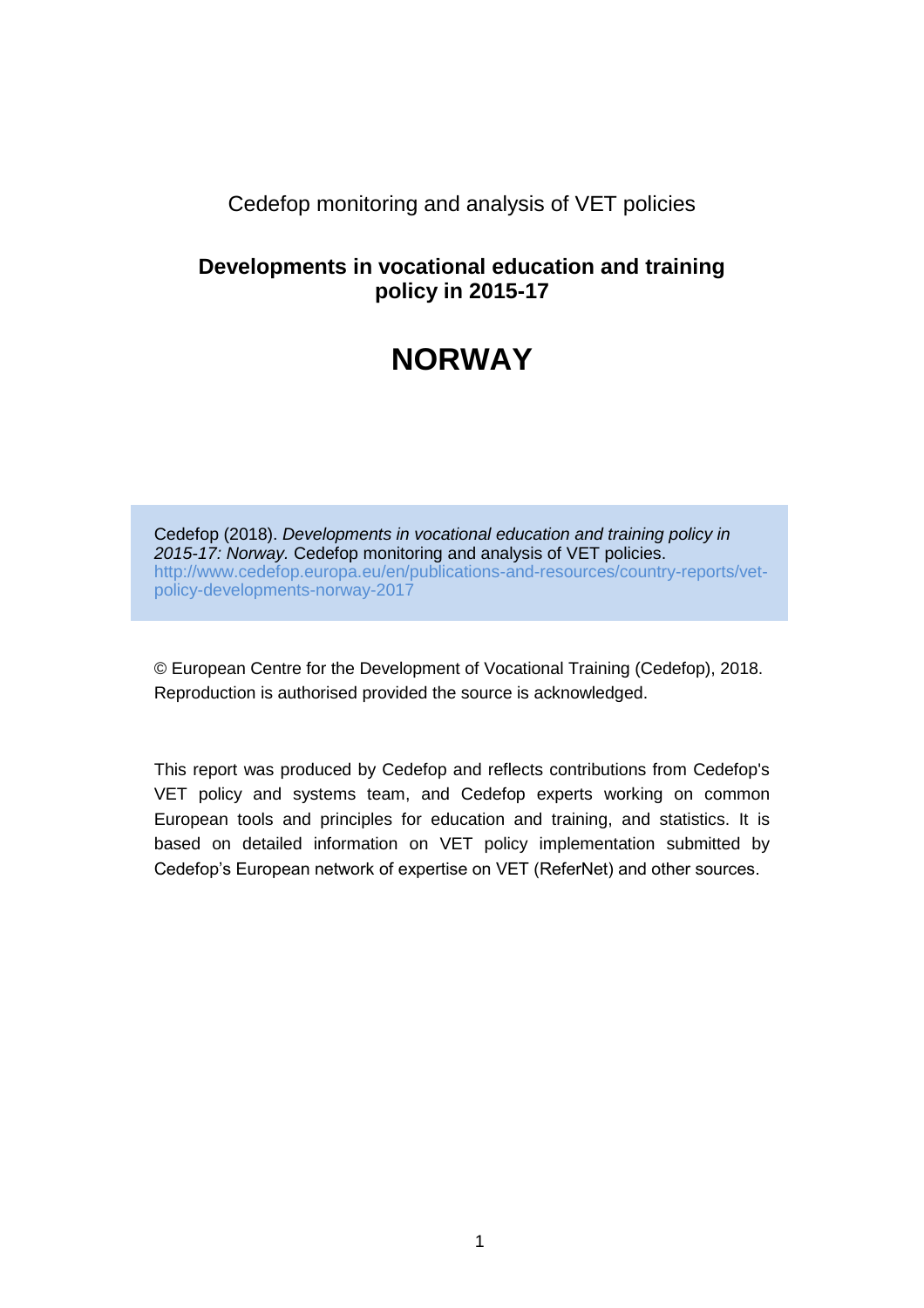# Table of contents

| 1. | MTD 1 - All forms of work-based learning with special attention to                                                           |                                                             |                                                                                                                                    |  |  |  |
|----|------------------------------------------------------------------------------------------------------------------------------|-------------------------------------------------------------|------------------------------------------------------------------------------------------------------------------------------------|--|--|--|
|    | 1.1.                                                                                                                         |                                                             |                                                                                                                                    |  |  |  |
|    | 1.2.                                                                                                                         | 1.2.1.<br>1.2.2.<br>1.2.3.                                  | Increasing the motivation and commitment of                                                                                        |  |  |  |
|    |                                                                                                                              | 1.2.4.                                                      | Increasing the financial incentives for training                                                                                   |  |  |  |
|    |                                                                                                                              | 1.2.5.                                                      |                                                                                                                                    |  |  |  |
| 2. | MTD 2 - Quality assurance mechanisms in line with EQAVET and<br>continuous information and feedback loops to IVET and CVET10 |                                                             |                                                                                                                                    |  |  |  |
|    | 2.1.                                                                                                                         |                                                             | Quality assurance mechanisms in line with EQAVET11                                                                                 |  |  |  |
|    | 2.2.                                                                                                                         | Continuous information and feedback loops in initial VET 12 |                                                                                                                                    |  |  |  |
|    | 2.3.                                                                                                                         |                                                             | Continuous information and feedback loops in continuing                                                                            |  |  |  |
| 3. |                                                                                                                              |                                                             | MTD 3 - Access to VET and qualifications for all through more<br>flexible/permeable systems, guidance and validation of non-formal |  |  |  |
|    | 3.1.                                                                                                                         |                                                             |                                                                                                                                    |  |  |  |
|    | 3.2.                                                                                                                         |                                                             |                                                                                                                                    |  |  |  |
|    |                                                                                                                              | 3.2.1.                                                      |                                                                                                                                    |  |  |  |
|    |                                                                                                                              | 3.2.2.<br>3.2.3.                                            |                                                                                                                                    |  |  |  |
|    |                                                                                                                              | 3.2.4.                                                      | Promoting VET participation through increased                                                                                      |  |  |  |
|    |                                                                                                                              |                                                             |                                                                                                                                    |  |  |  |
|    |                                                                                                                              |                                                             |                                                                                                                                    |  |  |  |
|    | 4.1.                                                                                                                         |                                                             |                                                                                                                                    |  |  |  |
|    | 4.2.                                                                                                                         |                                                             |                                                                                                                                    |  |  |  |
| 5. |                                                                                                                              |                                                             | MTD 5 - Systematic initial and continuous professional development                                                                 |  |  |  |
|    | 5.1.                                                                                                                         |                                                             | Initial training for teaching/training staff in VET schools23                                                                      |  |  |  |
|    |                                                                                                                              |                                                             |                                                                                                                                    |  |  |  |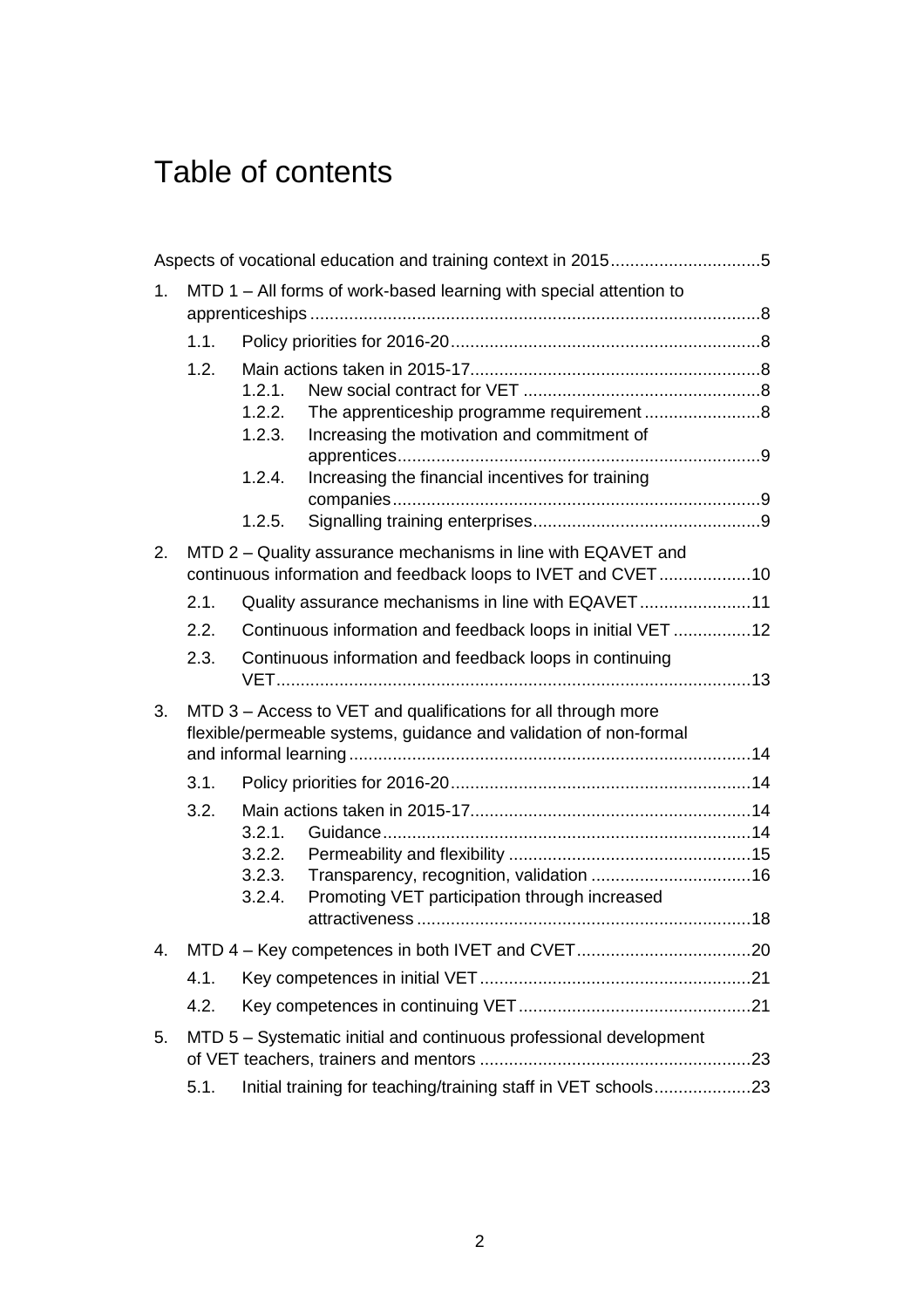| 5.2. | Continuing professional development for teaching/training |  |  |  |
|------|-----------------------------------------------------------|--|--|--|
| 5.3. | Continuing professional development for trainers and      |  |  |  |
|      |                                                           |  |  |  |
|      |                                                           |  |  |  |
|      |                                                           |  |  |  |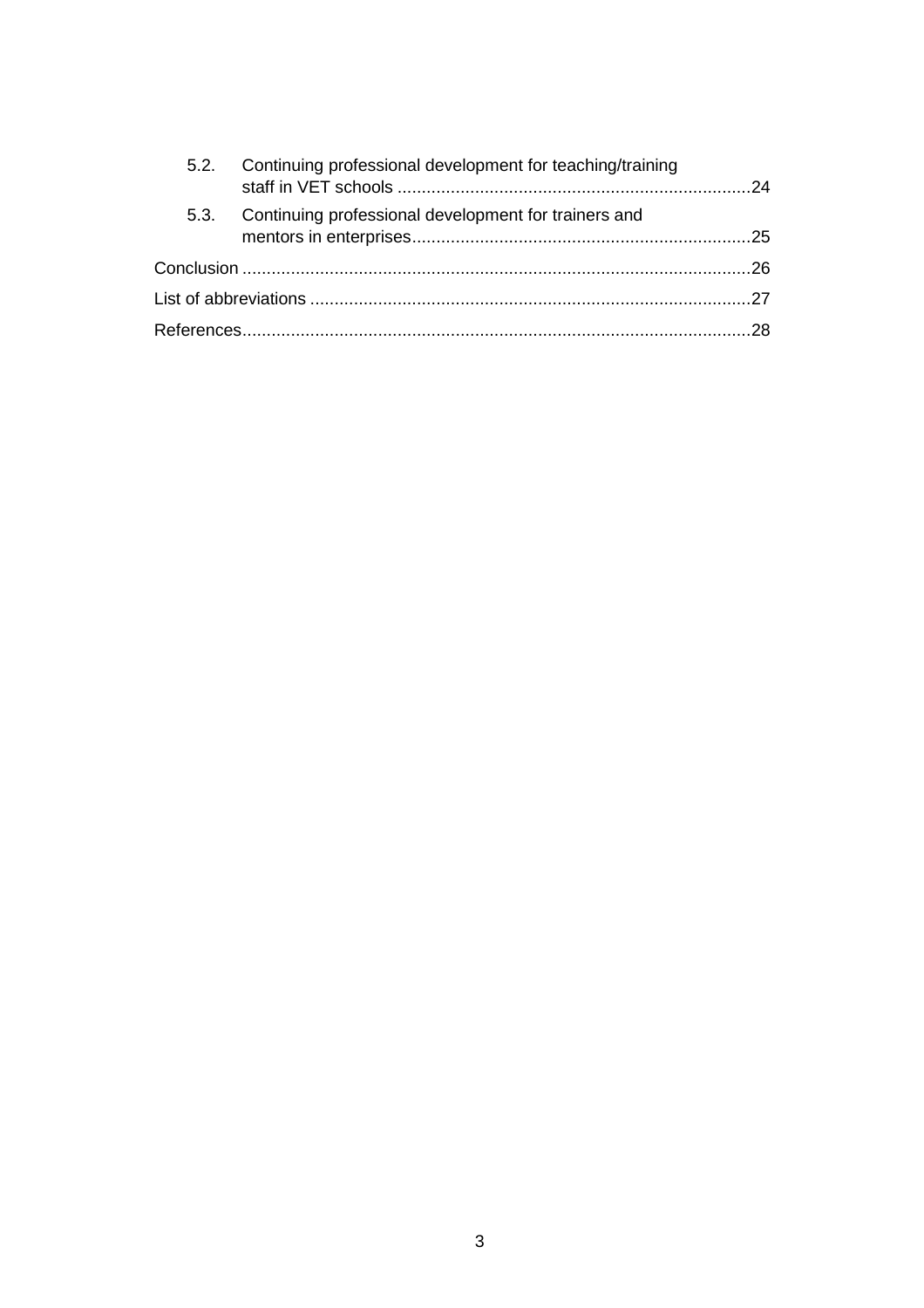# List of tables and figures

## **Tables**

| Framework data: score on VET indicators in Norway and in the EU: |
|------------------------------------------------------------------|
|                                                                  |

## Figures

| 2. Share of 15-year-olds with low achievement in reading, maths and |  |
|---------------------------------------------------------------------|--|
|                                                                     |  |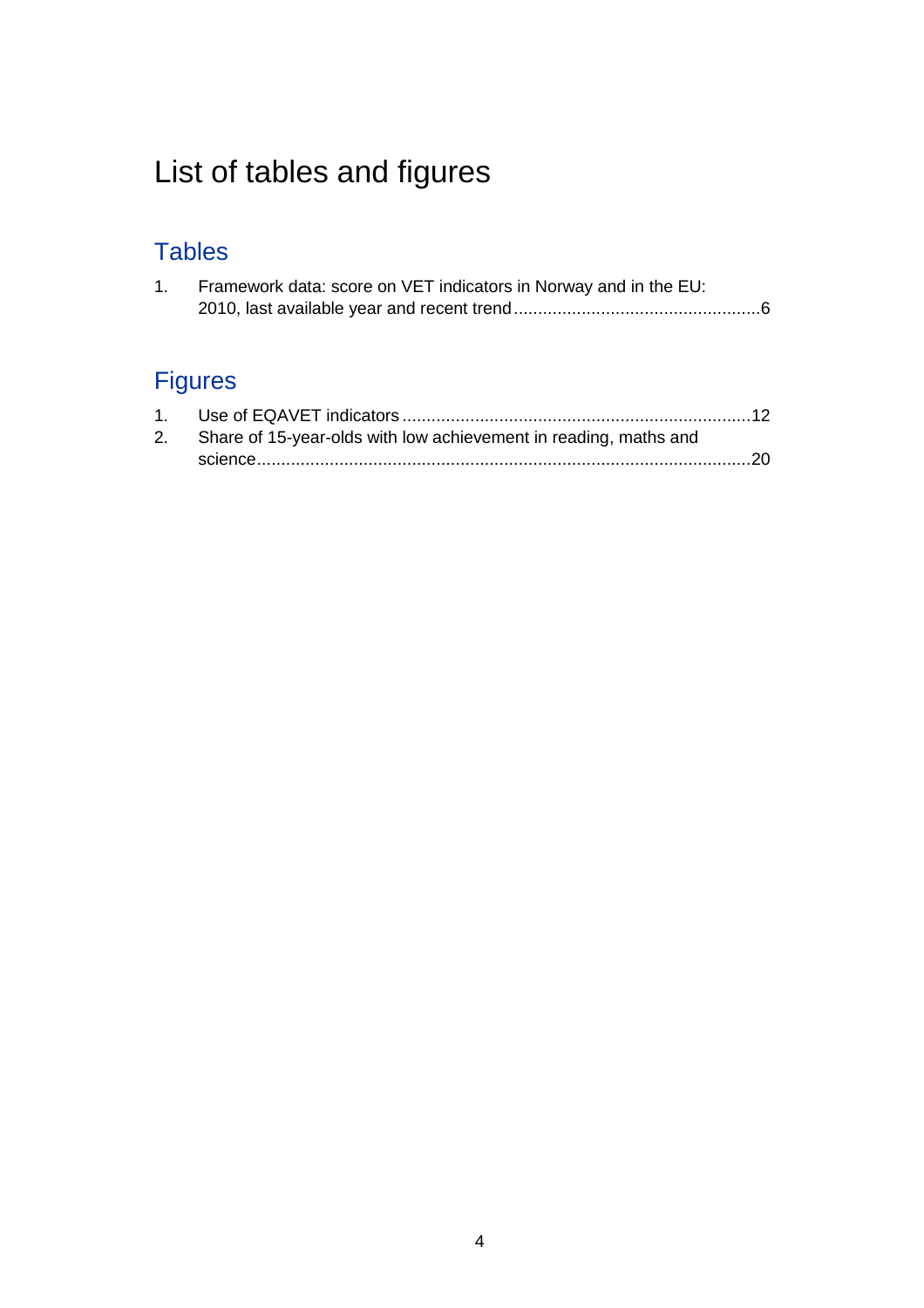## <span id="page-5-0"></span>Aspects of vocational education and training context in 2015

At the beginning of the reporting period, the proportion of upper secondary students enrolled in vocational education and training (VET) programmes in Norway was above the EU average: 50.7% in 2014 compared to 48% in the EU (Cedefop, 2017a, p. 151); 50% in 2015 compared to 47% in the EU  $(1)$ . However, only 31.2% of upper secondary initial vocational education and training (IVET) students were following work-based programmes in 2014, against 34% in the EU (Cedefop, 2017a, p. 151). The employment rate of IVET graduates (20- to 34 year-olds) was high: 90.9% in 2015 compared to 76.9% in the EU (Cedefop, 2017a, p. 151). Adult participation in lifelong learning was also high: 20.1% in 2015 compared to 10.7% in the EU (Cedefop, 2017a, p. 151) (Table 1).

A social contract for VET had been adopted for the 2011-15 period, aiming to support cooperation between VET schools and enterprises, increase the number of apprenticeships, and encourage completion. Increasing the attractiveness of VET and fighting high dropout rates had also been the priority of the VET policy set out by the new government which took office in October 2013. The main lines proposed also emphasised cooperation between schools and companies and increasing apprenticeships, as well as giving students possibilities to alternate between apprenticeships and school-based training, encouraging students carrying out parallel studies combining VET and a general programme, reinforcing the access of VET students to higher education, and accessing higher education with a trade or journeyman's certificate. Pilot projects were carried out in 2014-15  $(^{2})$ . The 2009-14 action plan for entrepreneurship in education and training had also been carried out.

 $\overline{a}$ 

<sup>(</sup> 1 ) Eurostat, data for 2015.

<sup>(</sup> 2 ) For example regarding dual VET (*Vekslingsmodellen*) and in-company traineeship for VET teachers.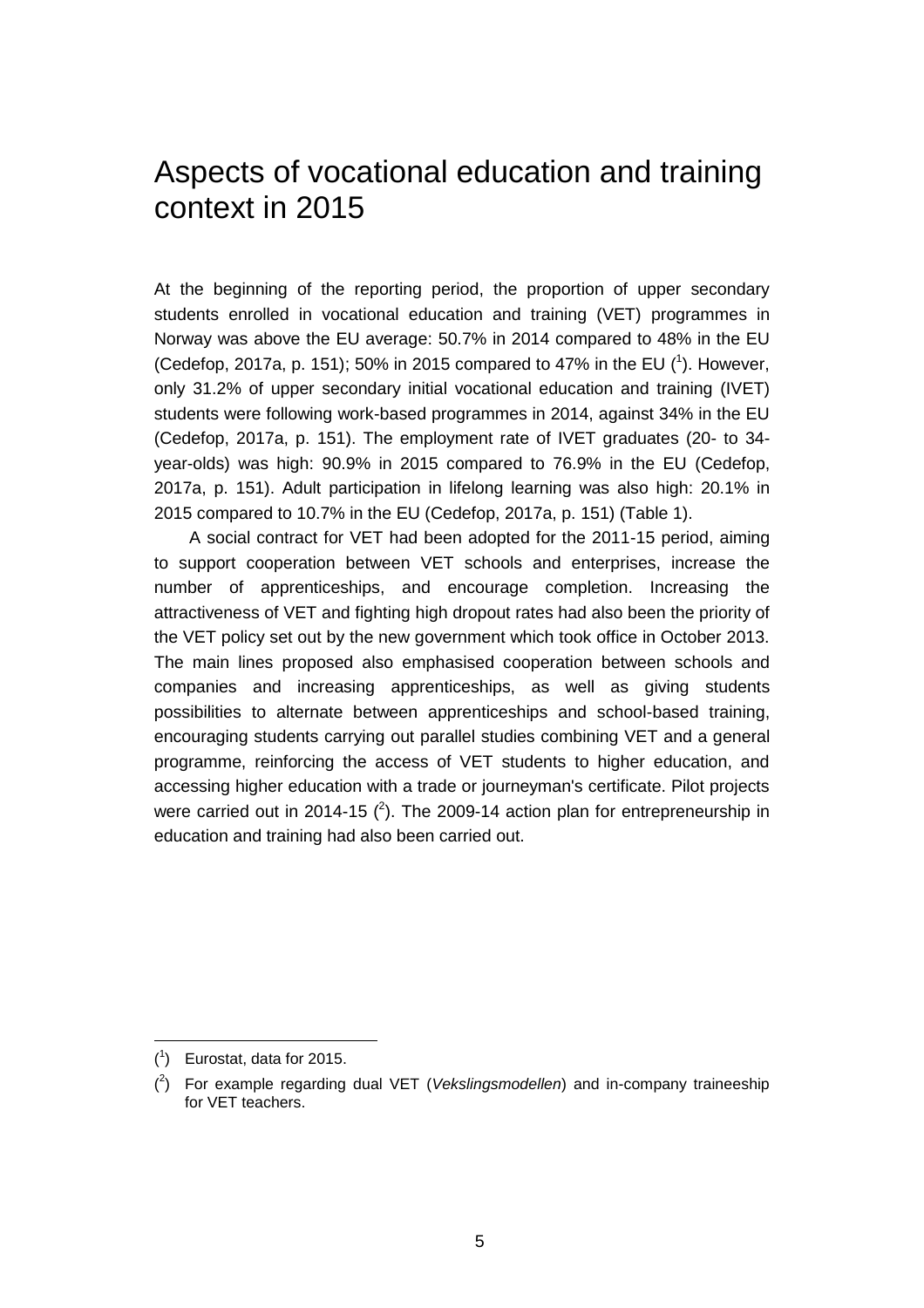<span id="page-6-0"></span>

| Table 1. | Framework data: score on VET indicators in Norway and in the EU: |
|----------|------------------------------------------------------------------|
|          | 2010, last available year and recent trend                       |

| Last available<br>2010<br>year<br><b>Indicator label</b>                                                                                 | <b>Recent trend</b><br>(per year) |  |  |
|------------------------------------------------------------------------------------------------------------------------------------------|-----------------------------------|--|--|
| NO <sup>f</sup> EU <sup>f</sup><br>Yr NO <sup>f</sup> EU <sup>f</sup><br>Range<br><b>NO</b>                                              | EU                                |  |  |
| <b>Access, attractiveness and flexibility</b>                                                                                            |                                   |  |  |
| IVET students as % of all<br>A<br>Α<br>$14\,50.7$ $^{b}$ 48.0 $_{E1}$ 13-14 $\cdot$ -1.1                                                 |                                   |  |  |
| upper secondary students                                                                                                                 | 0.9                               |  |  |
| IVET work-based students as % of all<br>A<br>Α<br>$1431.2b34.0E2$ 13-14 · 1.6                                                            | .0.1                              |  |  |
| upper secondary IVET                                                                                                                     |                                   |  |  |
| IVET students with direct access to tertiary<br>$14$ 0.0 $^{2}$ 69.2 $^{E3}$ 13-14 $\cdot$ 0.0                                           |                                   |  |  |
| education as % of all upper secondary IVET                                                                                               | 1.4                               |  |  |
| 38.0 <sup>e</sup><br>'1046.0<br>38.0 <sup>e</sup><br>46.0<br>Employees participating in CVT courses (%)                                  |                                   |  |  |
| Employees participating in<br>20.0 <sup>e</sup><br>20.0 <sup>e</sup><br>22.0<br>'1022.0                                                  |                                   |  |  |
| on-the-job training (%)                                                                                                                  |                                   |  |  |
| 10.7 <sup>b</sup><br>18.2<br>1520.1<br>$13 - 15 > -0.4 \rightarrow 0.0$<br>Adults in lifelong learning (%)                               |                                   |  |  |
| 66.0 <sup>e</sup><br>66.0e<br>'1097.0<br>97.0<br>Enterprises providing training (%)                                                      |                                   |  |  |
| Female IVET students as % of all<br>A<br>Α                                                                                               |                                   |  |  |
| $1442.3b$ 42.7 E1<br>$13 - 14 - 1.8$<br>female upper secondary students                                                                  | 1.0                               |  |  |
| Employees of small firms participating                                                                                                   |                                   |  |  |
| 25.0 <sup>e</sup><br>45.0<br>1045.0<br>25.0 <sup>e</sup><br>in CVT courses (%)                                                           |                                   |  |  |
| Young VET graduates in further education                                                                                                 |                                   |  |  |
| '15 39.0 <sup>b</sup> 33.0 <sup>b</sup><br>$14 - 15 -$<br>30.4<br>and training (%)                                                       | 0.3                               |  |  |
| 1513.7<br>12.1<br>$10-15$ 2 0.3<br>Older adults in lifelong learning (%)<br>5.3<br>6.9                                                   | 70.4                              |  |  |
| '15 $12.9$ $^{\circ}$<br>4.3 $\mathrm{^{b}}$ $\mathrm{^{c}}$ 13-'15 $\times$ 0.2<br>10.4<br>Low-educated adults in lifelong learning (%) | ↘<br>0.1                          |  |  |
| 9.5 <sup>b</sup><br>13-15 > -1.6 ><br>18.9<br>1520.8<br>Unemployed adults in lifelong learning (%)                                       | 0.4                               |  |  |
| ${\bf e}$<br>Individuals who wanted to participate                                                                                       |                                   |  |  |
| B 9.5 B<br>9.5 <sup>e</sup><br>7.4<br>117.4<br>in training but did not (%)                                                               |                                   |  |  |
| Job-related non-formal education                                                                                                         |                                   |  |  |
| 91.9 80.2 B<br>80.2 <sup>e</sup><br>'1191.9<br>and training (%)                                                                          |                                   |  |  |
| Skill development and labour market relevance                                                                                            |                                   |  |  |
| $b$ 0.56 E4<br>13                                                                                                                        |                                   |  |  |
| IVET public expenditure (% of GDP)                                                                                                       |                                   |  |  |
| b<br>IVET public expenditure per student<br>b<br>13<br>6.4E                                                                              |                                   |  |  |
| (1 000 PPS units)                                                                                                                        |                                   |  |  |
| Enterprise expenditure on CVT courses<br>$0.8°$ 10 0.7<br>$0.8$ $\,^\mathrm{e}$<br>0.7                                                   |                                   |  |  |
| as % of total labour cost                                                                                                                |                                   |  |  |
| b<br>Average number of foreign languages<br>$140.6^{b}$<br>$1.0 \text{ } E_6$ 13-14 - -0.3 - 0.0                                         |                                   |  |  |
| learned in IVET                                                                                                                          |                                   |  |  |
| b<br>STEM graduates from<br>A<br>Α<br>$1434.3b30.0E7$ 13-14 $\cdot$ -0.3 $\cdot$                                                         |                                   |  |  |
| upper secondary IVET (% of total)                                                                                                        | 0.4                               |  |  |
| Short-cycle VET graduates as %<br>$9.3$ $E8$ 13-14 - -0.1<br>148.1                                                                       | $-0.4$                            |  |  |
| of first time tertiary education graduates                                                                                               |                                   |  |  |
| Innovative enterprises with<br>$41.6^{E9}$ 10-12 - -2.0 - 0.0<br>41.5 <sup>E9</sup> 1254.4<br>58.5                                       |                                   |  |  |
| supportive training practices (%)                                                                                                        |                                   |  |  |
| Employment rate for IVET<br>'1590.7 <sup>b</sup> 77.2 <sup>b</sup> 14-'15 • 12.0 • 0.3                                                   |                                   |  |  |
| graduates (20- to 34-year-olds)                                                                                                          |                                   |  |  |
| Employment premium for IVET graduates<br>(over general stream)                                                                           | 1.0                               |  |  |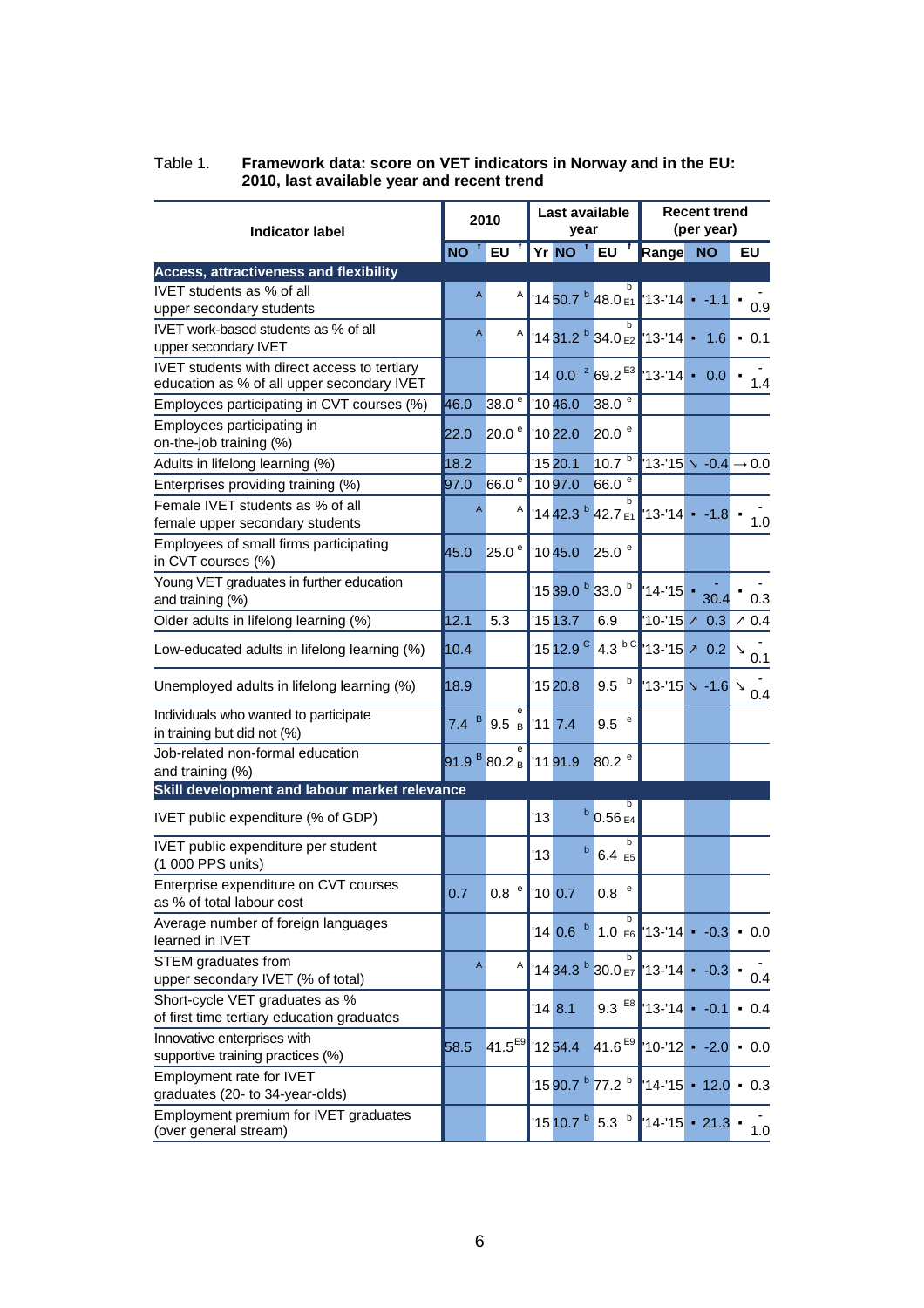| <b>Indicator label</b>                                                                    |           | 2010 |           | Last available<br>year  |                                              |                                     | <b>Recent trend</b><br>(per year)      |          |  |
|-------------------------------------------------------------------------------------------|-----------|------|-----------|-------------------------|----------------------------------------------|-------------------------------------|----------------------------------------|----------|--|
|                                                                                           | <b>NO</b> | EU   |           | Yr NO <sup>f</sup> EU   |                                              | Range                               | <b>NO</b>                              | EU       |  |
| Employment premium for IVET graduates<br>(over low-educated)                              |           |      |           |                         | '1526.8 <sup>b</sup> 23.7 <sup>b</sup>       |                                     | $14 - 15 - 13.8$                       | 0.1      |  |
| Workers helped to improve their work<br>by training $(\%)$                                |           |      | '1586.8   |                         | 83.7                                         |                                     |                                        |          |  |
| Workers with skills matched to their duties (%) 61.6                                      |           | 55.2 | 1563.0    |                         | 57.3                                         |                                     | $10 - 15 - 0.3$                        | 0.4      |  |
| Overall transitions and labour market trends                                              |           |      |           |                         |                                              |                                     |                                        |          |  |
| Early leavers from education and training (%)                                             | 17.4      | 13.9 |           |                         | $1510.2$ $^{\circ}$ 11.0 $^{\circ}$          | $10-15$ $\sqrt{-1.5}$ $\sqrt{-1.5}$ |                                        | 0.6      |  |
| 30- to 34-year-olds with<br>tertiary attainment (%)                                       | 47.3      | 33.8 |           |                         | $^{\sf 115}$ 50.9 $^{\sf C}$ 38.7 $^{\sf C}$ |                                     | $10 - 15 \times 0.8$                   | 71.0     |  |
| NEET rate for 18- to 24-year-olds (%)                                                     | 6.9       | 16.6 | $'15$ 7.0 |                         | 15.8                                         |                                     | $10-15$ $\geq 0.1$                     | ↘<br>0.1 |  |
| Unemployment rate for 20-to 34-year-olds (%)                                              |           | 13.1 |           | 156.4 <sup>b</sup> 12.9 |                                              |                                     | $13 - 15$ 2 0.6                        | V        |  |
| Employment rate of recent graduates (%)                                                   |           | 77.4 |           |                         | '1590.9 <sup>C</sup> 76.9 <sup>C</sup>       |                                     | $ 12 - 15  \ge 0.3$                    | 70.4     |  |
| Adults with lower level of<br>educational attainment (%)                                  | 19.1      | 27.3 |           |                         | '15 17.3 <sup>C</sup> 23.5 <sup>C</sup>      |                                     | $10-15$ $\sim$ -0.4 $\searrow$ 0.8     |          |  |
| Employment rate for 20- to 64-year-olds (%)                                               | 79.6      | 68.6 | 1579.1    |                         | 70.0                                         |                                     | $10-15$ $\sim$ -0.1 $\geq$ 0.3         |          |  |
| Employment rate for 20- to 64-year-olds with<br>lower level of educational attainment (%) | 64.3      | 53.4 |           |                         | '1560.5 <sup>C</sup> 52.6 <sup>C</sup>       |                                     | $10-15$ $\searrow$ -0.9 $\searrow$ 0.2 |          |  |
| Medium/high-qualified employment<br>in 2020 (% of total)                                  |           |      |           |                         | '1674.5 <sup>D</sup> 82.8 <sup>D</sup>       |                                     |                                        |          |  |

( A ) UOE (UNESCO OECD Eurostat) back reconstruction of 2010 values based on ISCED (international standard classification of education) 2011 not yet available.

( B ) AES (adult education survey) 2011, used as proxy for 2010 baseline.

 ${c}^{\circ}$  2014 b flags in Eurostat online tables ignored on the basis of other relevant Eurostat metadata.

 $($ <sup>D</sup>) Forecast made in 2016.

- $($ <sup>E1</sup>) Based on 28 countries; partial information for NL.
- $($ <sup>E2</sup>) Based on 25 countries (missing: ES, PL, RO); partial information for NL.
- $($ <sup>E3</sup>) Based on 27 countries (missing: NL); partial information for EL, IT.
- $\zeta^{E4}$ ) Based on 19 countries (missing: BE, DK, IE, EL, FR, HR, IT, PT, SK).
- $(5)$  Based on 21 countries (missing: DK, IE, EL, FR, HR, IT, PT).
- $($ <sup>E6</sup>) Partial information for NL.
- $\binom{E7}{}$  Based on 25 countries (missing: HR, IT, UK).
- $($ <sup>E8</sup>) Based on 23 countries (missing: BE, IE, FR, CY, UK).
- (<sup>E9</sup>) Based on 22 countries (missing: DE, IE, EL, NL, SI, UK).
- ( b Break after 2010, therefore baseline data not included.
- ( u ) Eurostat: 'low reliability'.
- $\binom{z}{x}$ ) Eurostat: 'not applicable'.
- $($ <sup>e</sup> ) Eurostat: 'estimated'.
- NB: EU refers to EU-28, unless otherwise specified. Arrows ↗ or ↘ signal a positive or negative trend based
- on more than two data points and of magnitude 0.1 per year or more. Trends based on more than two data points but of smaller magnitude are indicated by →; trends based on two points only are marked •. Trends are estimated by means of regression models.

*Source*: Cedefop, 2017a, p. 151.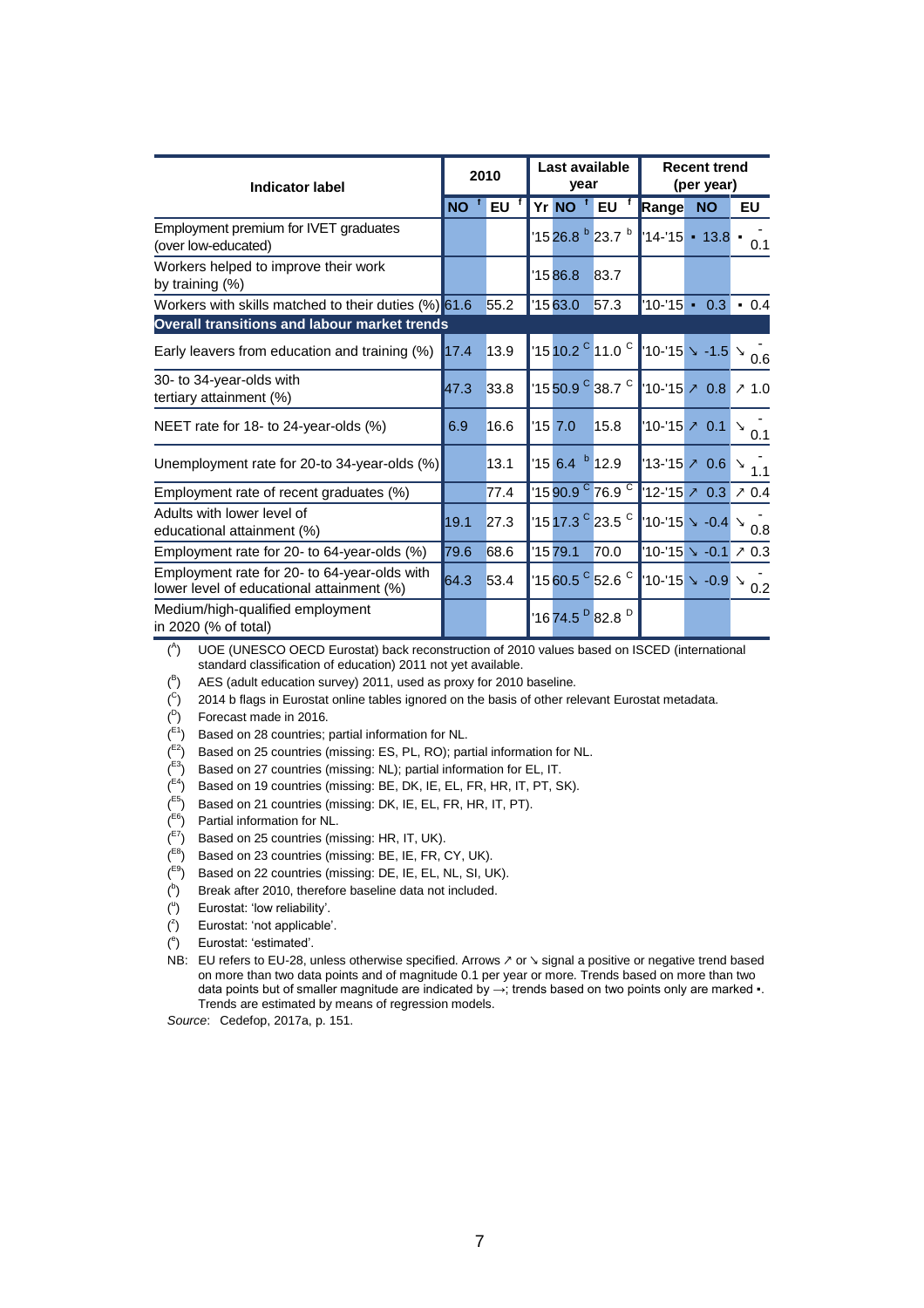### CHAPTER 1.

## <span id="page-8-0"></span>MTD 1 – All forms of work-based learning with special attention to apprenticeships

### <span id="page-8-1"></span>1.1. Policy priorities for 2016-20

For 2016-20, the country's priorities in this area, as set by the Director General for vocational education and training (DGVT), are two-fold:

- (a) increase the number of apprenticeships by making sure that all qualified applicants are offered an apprenticeship and more enterprises are involved in offering training places;
- (b) adjust the curriculum for upper secondary VET programmes so that all students have the opportunity of experiencing real work situations through the use of different learning contexts.

## <span id="page-8-2"></span>1.2. Main actions taken in 2015-17

#### <span id="page-8-3"></span>**1.2.1. New social contract for VET**

A new [social contract for VET](http://www.udir.no/globalassets/samfunnskontrakt-for-flere-lareplasser-2016--2020.pdf) was adopted for 2016-20. It is aimed at increasing the number of apprenticeships and the number of adults acquiring a trade or journeyman's certificate.

#### <span id="page-8-4"></span>**1.2.2. The apprenticeship programme requirement**

This new measure was introduced in 2016. Starting 2017, companies that participate in public-service contracts  $(3)$  are required to use apprentices. The requirement applies to Norwegian and international companies. Foreign companies bidding for public procurements must be approved as training establishments in Norway and have Norwegian apprentices, or apprentices/learners on practical training from corresponding apprenticeship schemes in their home country. Relevant legislation was updated accordingly.

 $(3)$  Public authorities shall require the use of apprentices for contracts worth at least NOK 1.1 million (ex. VAT) that last longer than three months. Counties and municipal authorities shall require the use of apprentices for contracts worth at least NOK 1.75 million (ex. VAT) that last longer than three months.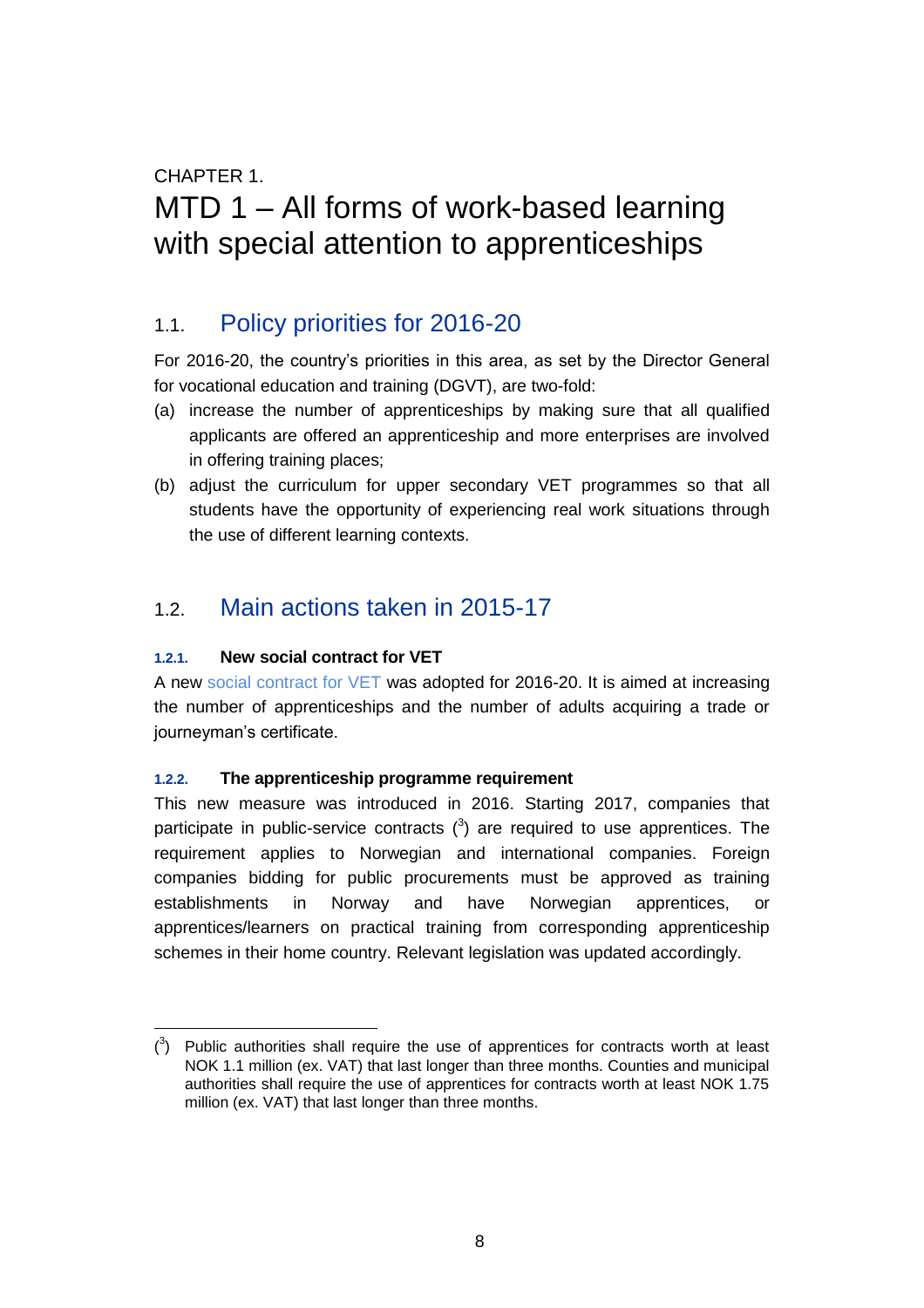#### <span id="page-9-0"></span>**1.2.3. Increasing the motivation and commitment of apprentices**

A 2015 [regulation](https://lovdata.no/dokument/SF/forskrift/2006-06-23-724/KAPITTEL_4-2#KAPITTEL_4-2) introduces continuous assessment as the basis for final assessment in apprenticeship programmes. The measure is expected to increase motivation and commitment of apprentices throughout the programme.

#### <span id="page-9-1"></span>**1.2.4. Increasing the financial incentives for training companies**

The economic incentives the state provides for training companies were strengthened during 2015-17. The basic funding for companies accepting apprenticeships has increased to a total of NOK 14 000 per training contract. The total effect on budget for this increase in funding was NOK 300 million.

#### <span id="page-9-2"></span>**1.2.5. Signalling training enterprises**

A special emblem distinguishing training companies was set up in 2015. It is intended to signal to customers that the supplier is an approved training establishment. The Directorate of Education and Training (UDIR) has also implemented an online national register  $(4)$  for approved training enterprises. All enterprises with at least one apprentice are listed and it is possible to filter by subject, geographic area or by name.

 ( 4 ) <https://nlr.udir.no/>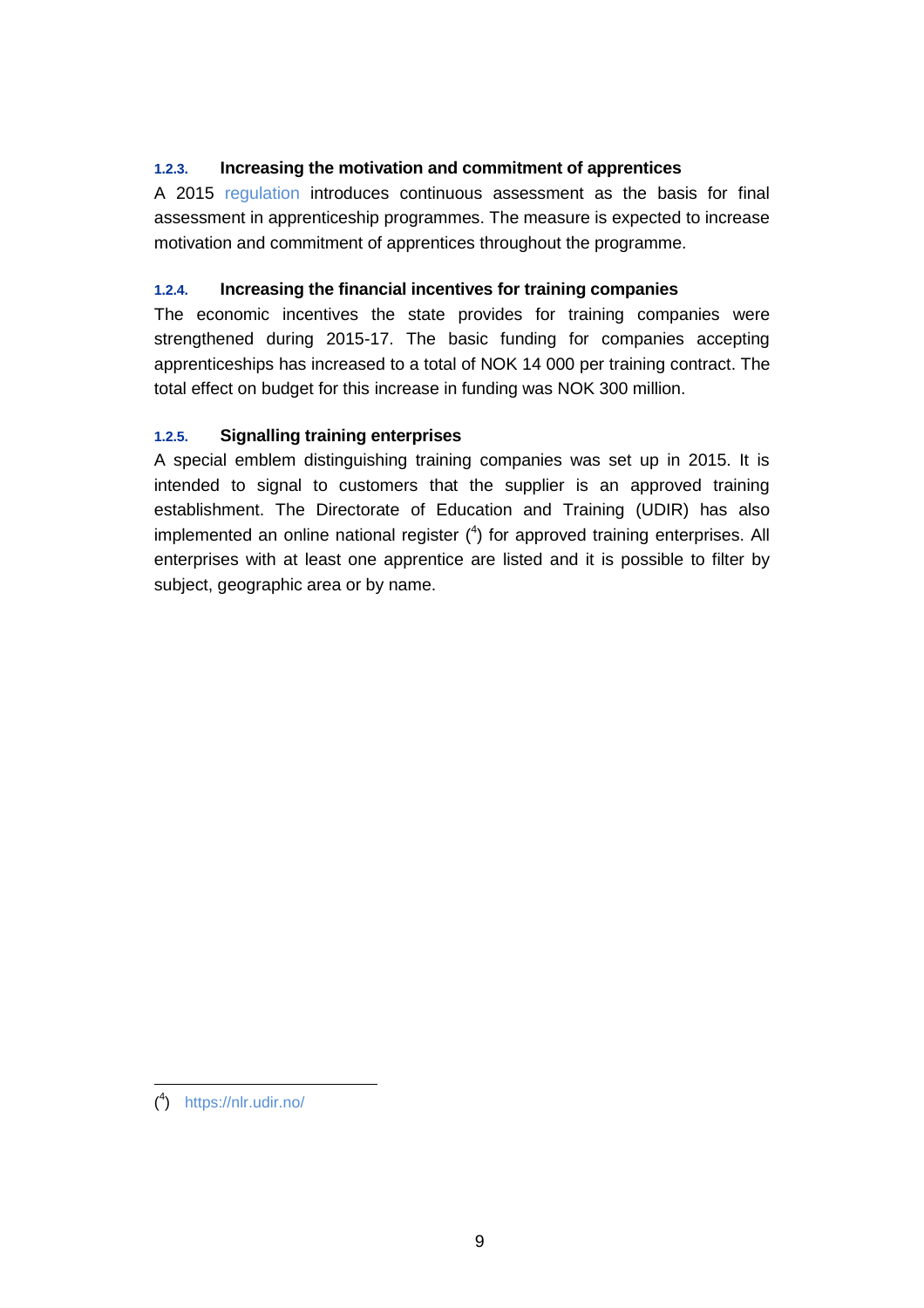## <span id="page-10-0"></span>CHAPTER 2. MTD 2 – Quality assurance mechanisms in line with EQAVET and continuous information and feedback loops to IVET and  $CVET<sup>5</sup>$

A quality assurance national reference point was set up in 2010 at the Norwegian Directorate for Education and Training. At the beginning of the reporting period, a national quality assurance approach for VET was being prepared and was expected to be in place by 2020. Indicators for quality assurance in VET were being developed, taking the European quality assurance in vocational education and training (EQAVET) indicators as a reference. Quality standards for VET providers are part of legislation and included in curricula. Legislation also requires regional counties to have a quality assurance approach, with county authorities being responsible for the quality assurance of their VET providers.

Norway conducts three large surveys for learners, apprentices and enterprises with apprenticeships every year. In 2015, it became mandatory for the counties to participate in the surveys. The information is used to design and update qualifications, occupational profiles, standards, programmes and curricula. The national council ( $^{6}$ ) for VET and the advisory councils ( $^{7}$ ) play an

 $\overline{a}$ 

<sup>(</sup> 5 ) Sources: European Centre for the Development of Vocational Training (Cedefop): <http://www.cedefop.europa.eu/en> ReferNet: <http://www.cedefop.europa.eu/en/events-and-projects/networks/refernet> Priorities reported by Directors General for vocational training for the 2016-20 period; EQAVET (2016 Secretariat survey, website, newsletters): [http://www.eqavet.eu](http://www.eqavet.eu/) 2016 compendium of EQAVET NRP *Erasmus+* funding; Council recommendations on the 2016 national reform programmes: [http://www.consilium.europa.eu/en/policies/european-semester/2016/#](http://www.consilium.europa.eu/en/policies/european-semester/2016/) Education and training monitor 2016 country reports: [http://ec.europa.eu/education/policy/strategic-framework/et-monitor\\_en](http://ec.europa.eu/education/policy/strategic-framework/et-monitor_en)  $(6)$  The national council for VET is appointed by the Ministry of Education and Research

and is composed of social partners, representatives of the ministry and other stakeholders such as student organisations, pupil/apprentice organisations, and teacher unions.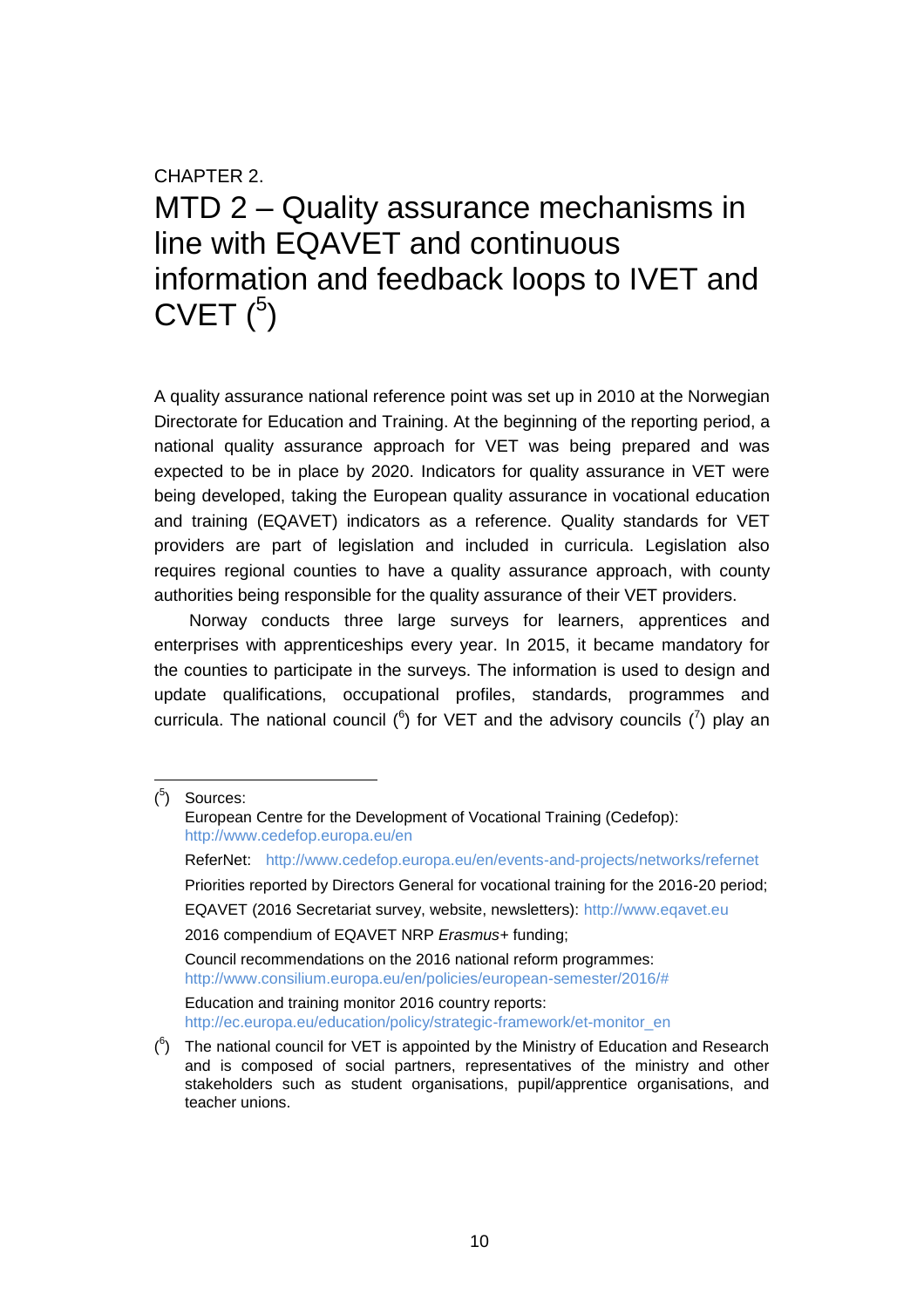<span id="page-11-0"></span>important role in the translation of skill needs into national curricula and definition of study subjects.

## 2.1. Quality assurance mechanisms in line with EQAVET

The country's priority in this matter for 2016-20, as set by the Director General for vocational education and training, is to ensure that the quality assessment system is in use:

- (a) for all administrative levels;
- (b) for all stakeholders.

-

In the reporting period Norway was working on implementing a national quality assurance framework for VET.

EQAVET indicators are not used to monitor continuing vocational education and training (CVET). In IVET, the extent of use has not changed since 2013: Norway remains below the EU average in the number of indicators 'always used' and above the EU average in the 'not used' indicators. The EQAVET indicators that are not used include the satisfaction rate of individuals and employers with the acquired skills/competences and data on mechanisms to identify training needs in the labour market  $(^8)$ .

 $\binom{7}{1}$  There are nine advisory councils for VET, one for each of the main VET programmes.

 $(3)$  In Norway, both young and adults use the IVET system. The Norwegian assessment system has developed indicators that are different from those used in the EQAVET system.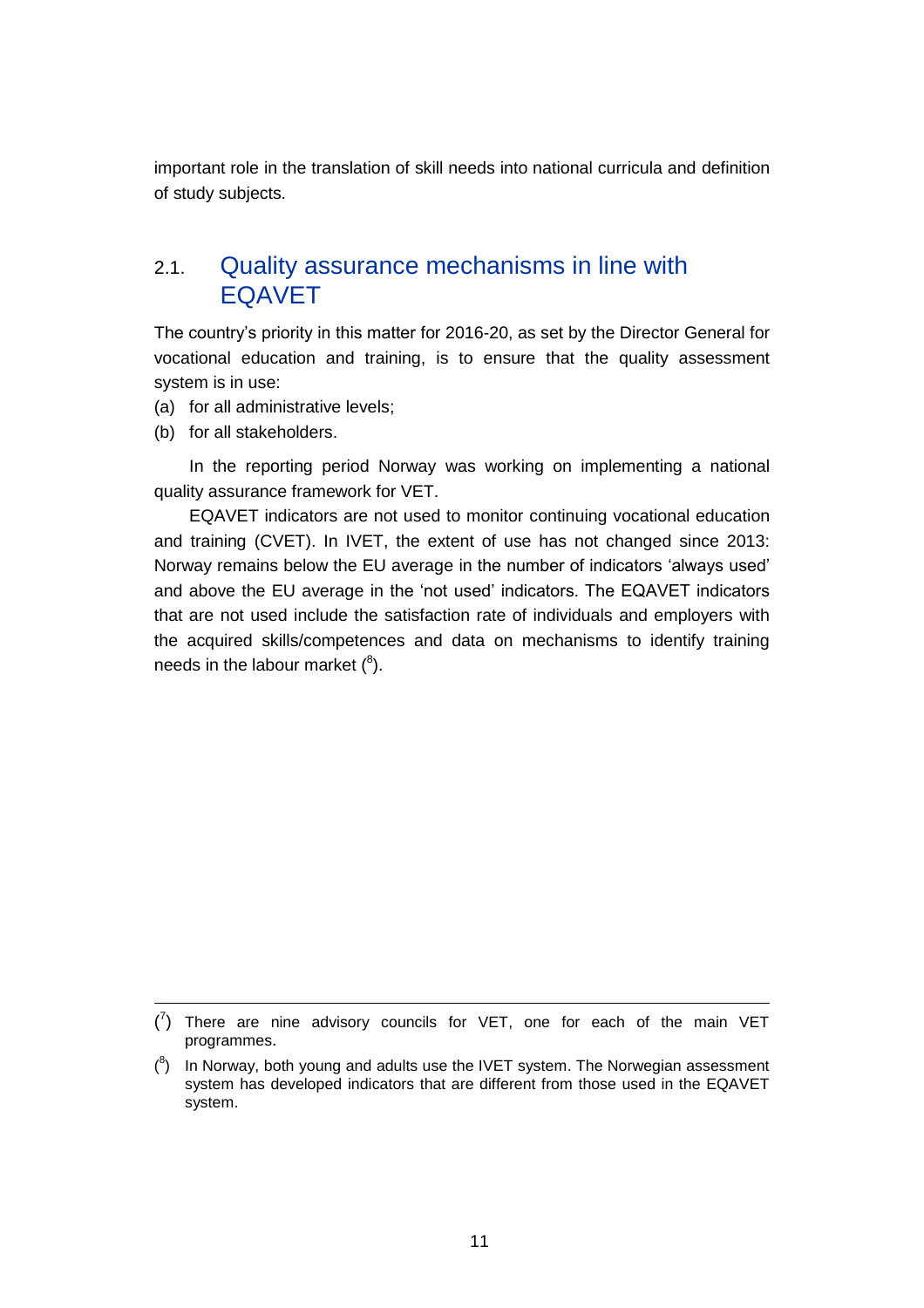

<span id="page-12-1"></span>Figure 1**. Use of EQAVET indicators**

NB: Of the 17 indicators suggested by the 2009 EQAVET recommendation, four were 'always used' in IVET in 2013 and 2016 in Norway, compared to 8.4 in the EU on average in 2016. No information was provided for the use of EQAVET indicators in CVET.

EU average was calculated based on available information for 31 out of 35 VET systems.

<span id="page-12-0"></span>*Source*: Cedefop calculations based on EQAVET Secretariat surveys for 2013 and 2016 data.

### 2.2. Continuous information and feedback loops in initial VET

For 2016-20, the country's priority in this matter, as set by the Director General for vocational education and training, is to review the national structure of upper secondary VET programmes.

Data on transitions and employability of VET graduates informed the review of the available VET programmes. The review recommended the development of new VET subjects which are now in consultation and should be completed by September 2017.

The Directorate for Education and Training is developing a new survey targeting skilled workers who have recently acquired their trade or journeyman certificate. The aim is to gather information on the level of skill matching between acquired training and the labour market.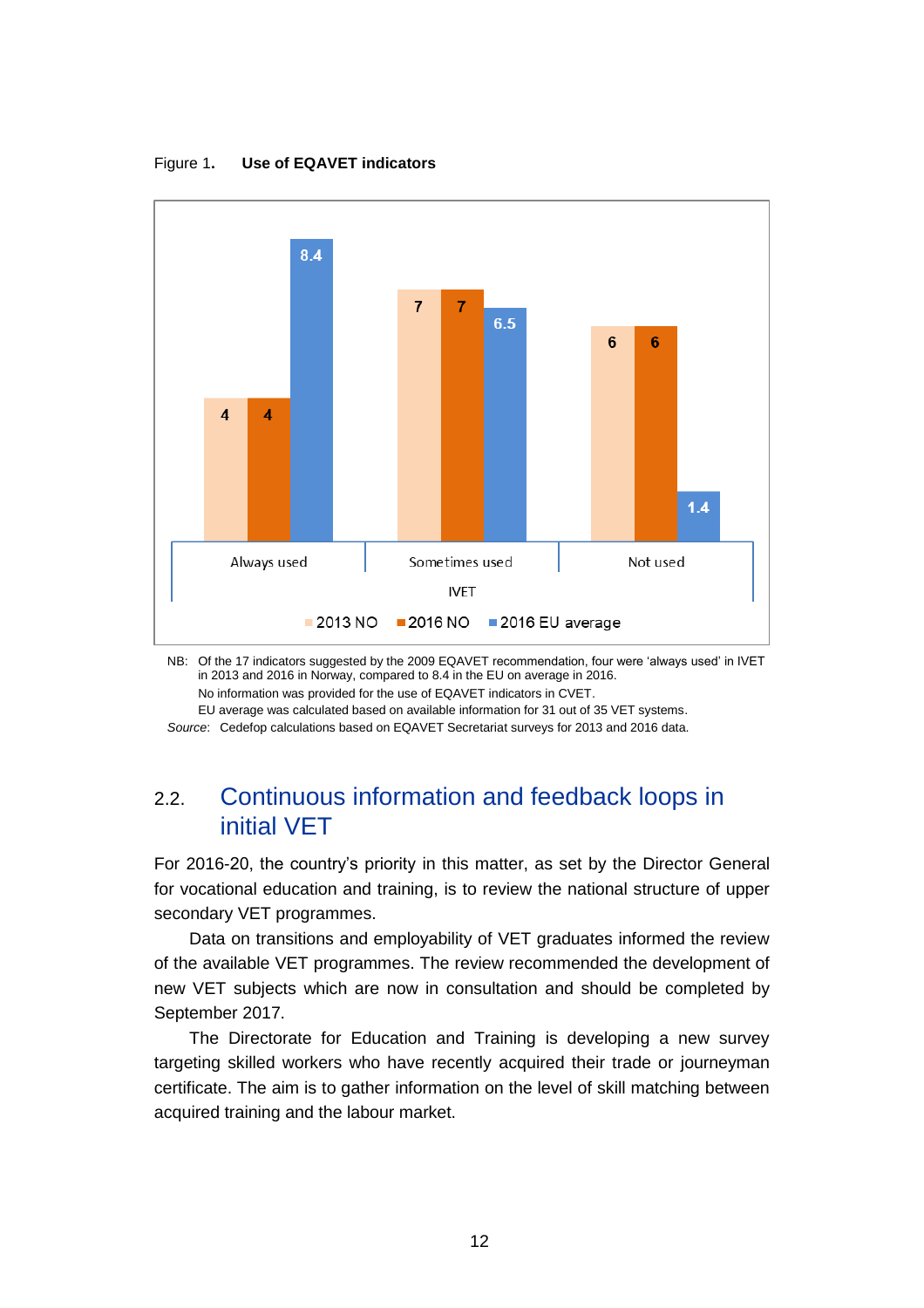Discussions in the national council for VET in the first quarter of 2017 included the economic and social effect of VET, the trade certificate at work (a newly proposed flexible pathway for adults to achieve a trade or journeyman's certificate while working), and links between general education and VET. New mandates for the national council for VET and the advisory councils for VET were also suggested.

## <span id="page-13-0"></span>2.3. Continuous information and feedback loops in continuing VET

The country's priority for 2016-20 in this matter, as set by the Director General for vocational education and training, is to gain information on employer satisfaction with graduates from higher education and post-secondary vocational education and training, and on the employment situation of graduates from post-secondary CVET.

Skills Norway (*Kompetanse Norge*, former VOX) supplies the national authorities with feedback regarding lifelong learning, through statistics and publications. In February 2017, it published the *Kompass* report on how to ensure competences in times of rapid changes, focusing on non-formal learning, skills for immigrants and future labour market needs.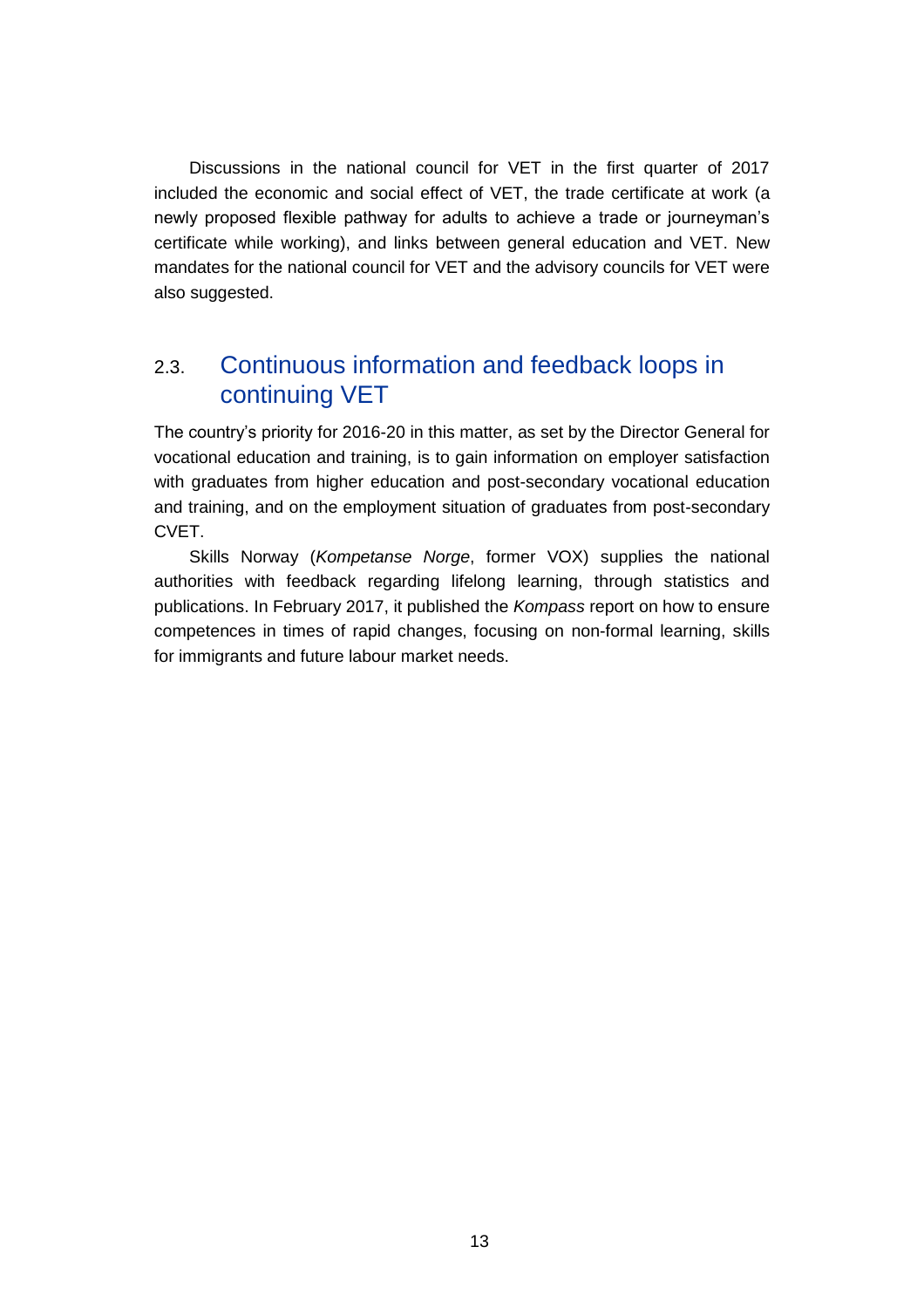### CHAPTER 3.

<span id="page-14-0"></span>MTD 3 – Access to VET and qualifications for all through more flexible/permeable systems, guidance and validation of nonformal and informal learning

## <span id="page-14-1"></span>3.1. Policy priorities for 2016-20

The country's priorities in this area for 2016-20, as set by the Director General for vocational education and training, are two-fold:

- (a) for young people: introducing the certificate of practice scheme (CPS) a two-year practical education – as a permanent alternative to ordinary vocational training. CPS may be a goal in itself, or used as a building block towards a full craft and journeyman's certificate. After obtaining a certificate of practice, the candidates may apply for an ordinary apprenticeship;
- (b) for adults:
	- (i) strengthen the opportunities for young adults to complete upper secondary education and training;
	- (ii) make it easier for adults to combine education with work and other activities.

## <span id="page-14-2"></span>3.2. Main actions taken in 2015-17

#### <span id="page-14-3"></span>**3.2.1. Guidance**

In April 2016, a national committee for lifelong guidance delivered an official Norwegian report (NoU) on increasing the quality and accessibility of career guidance in schools. The report suggests equal rights to career guidance for apprentices and pupils and setting up an online platform for guidance in lower and upper secondary education. It also suggests opening career guidance centres for adults in all counties.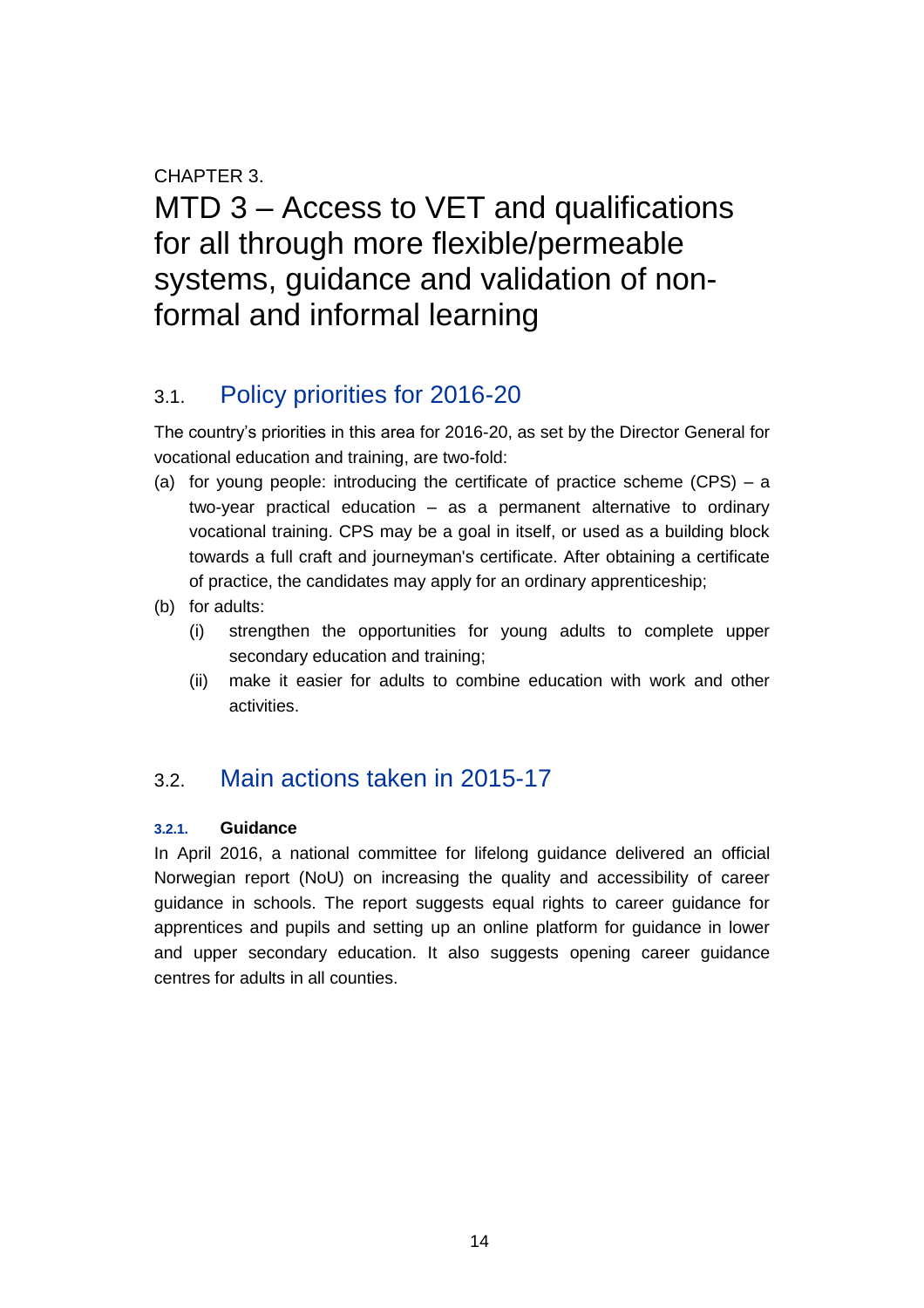#### <span id="page-15-0"></span>**3.2.2. Permeability and flexibility**

#### 3.2.2.1. *The certificate of practice*

The certificate of practice (*Praksisbrev*) ( 9 ) is a new pathway introduced in 2016, having been piloted and evaluated since 2008. It is a two-year practical training programme carried out in a company. Subjects comprise core components (work-oriented Norwegian, maths and social science) along with local components geared towards local labour demand. Certificate of practice programmes are offered by counties: each county is obligated to offer at least one such programme. Certificates of practice are initially targeted at upper secondary school pupils who have low motivation for ordinary school and greater interest in practical work, and whose profile (weak grades and/or high absenteeism despite neither learning difficulties nor special education needs) suggests high likelihood of underperforming/failing in regular programmes. However, the Certificate or Practice can also apply to adults, for example in the case of immigrants or low-education adults who were previously unable to complete a trade or journeyman's certificate. After completing the certificate of practice, candidates can proceed towards a trade- or journeyman's certificate.

#### 3.2.2.2. *White paper on low-skilled adults*

The white paper *From exclusion to new opportunities: coordinated efforts for adult education* was approved in the Council of State in February 2016. It targets the low-skilled adults at risk of exclusion from the labour market. It aims at increasing opportunities for training and recognition of prior learning. The white paper proposes three main measures.

#### **The** *Trade certificate at work*

This is a new pathway towards the trade and journeyman's certificates. It is targeted at low-skilled adults in employment. The distinctive principle of the scheme is to provide workers with upper secondary education and training within the workplace. Workers receive training while on-the-job, so they can continue earning their living. They can also be exempted from some core subjects and from part of the written test when applying to the certificate. The model was successfully piloted in five counties from 2011 to 2014 and then positively evaluated. Discussion in Parliament is expected to take place by the end of 2017.

 ( 9 ) [https://www.udir.no/regelverk-og-tilsyn/finn-regelverk/etter-tema/Fag--og](https://www.udir.no/regelverk-og-tilsyn/finn-regelverk/etter-tema/Fag--og-yrkesopplaring/praksisbrev-udir-2-2017/innledning/)[yrkesopplaring/praksisbrev-udir-2-2017/innledning/](https://www.udir.no/regelverk-og-tilsyn/finn-regelverk/etter-tema/Fag--og-yrkesopplaring/praksisbrev-udir-2-2017/innledning/)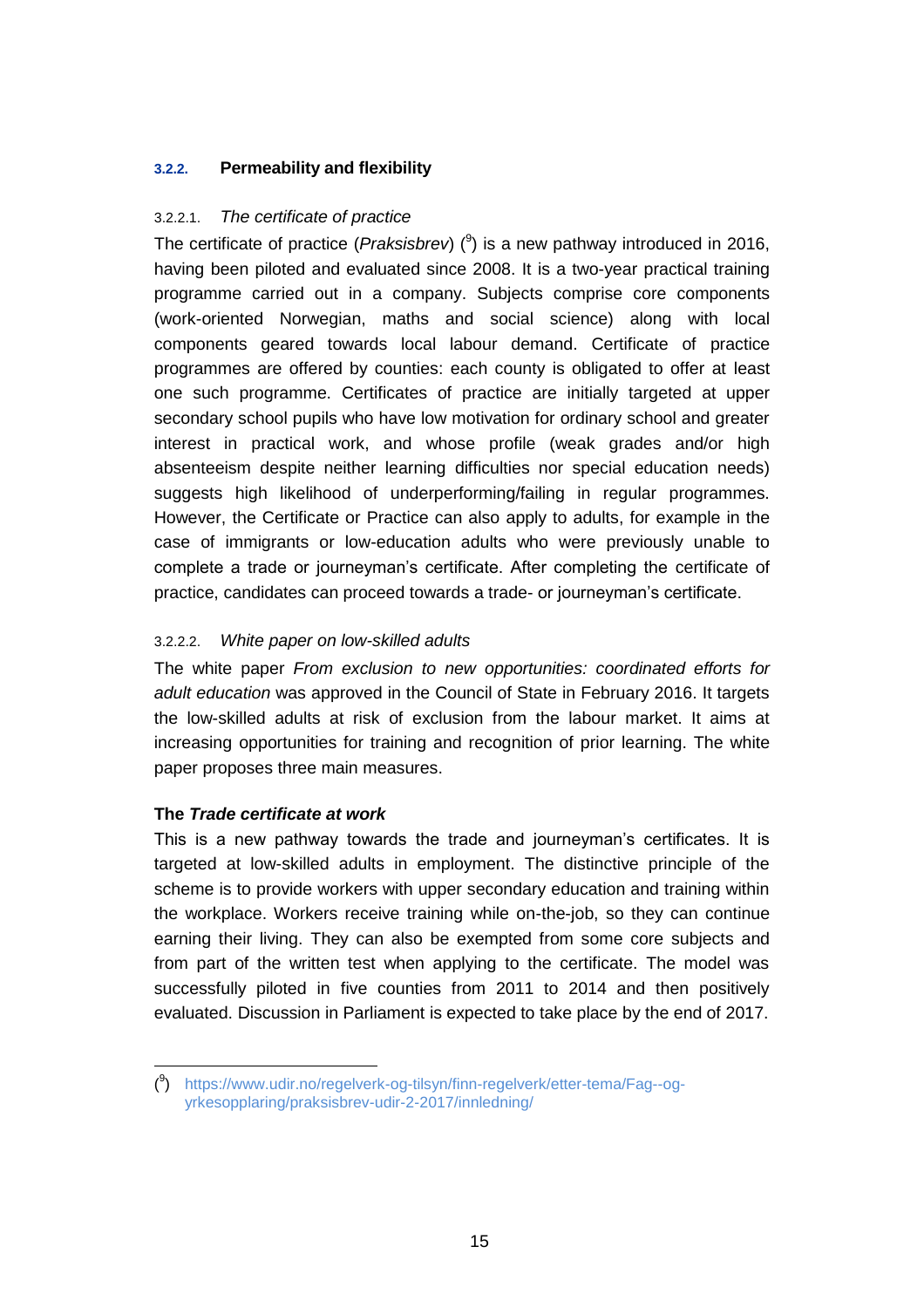#### **Modularising adult training**

Modules and options will be set up to increase adult training flexibility and tailor it to the needs of learners. This is expected to allow adult learners to combine training with work and caring responsibilities. From 2017 to 2020, the Directorate for Education and Training is piloting modularised VET curricula for adults in a limited number of subjects. Each subject is organised into five to seven modules. Completing all modules is a condition for qualifying for taking the Craft or Journeyman's exam.

#### **European Economic Area recognition of foreign trade and journeyman's certificates**

As one of the adaptions to the internal labour market (through the European Economic Area (EEA) agreement), Norway and NOKUT (the Norwegian Agency for Quality Assurance in Education) have established a formal system for recognition of foreign trade and journeyman's certificates aimed to address the problems of migrant workers from the European Economic Area.

#### 3.2.2.3. *Opening up VET to general education students*

In 2013, the white paper *On the right track: facilitating enrolment in VET* had pointed out that, while upper secondary VET students may change their pathway after the second year and continue with general education, there is no rule allowing for general education students to move towards VET without having to apply to start VET studies from the beginning. Based on the conclusions of the white paper, UDIR has piloted a model enabling learners to move to VET after completing a year at upper secondary general education. Experiments were carried out in building and construction, and climate, energy and environment work. During the reporting period, a reform proposal was set up and submitted to public consultation. The consultation process was completed in May 2017 and a possible regulation is expected. If the regulation is adopted, it will be implemented at the earliest in 2018.

#### <span id="page-16-0"></span>**3.2.3. Transparency, recognition, validation**

#### 3.2.3.1. *National qualifications framework ( 10)*

A seven-level learning-outcomes-based Norwegian qualifications framework (NQF)  $(^{11})$  was adopted in December 2011. It was referenced to the European

 $\overline{a}$ 

 $(10)$  Cedefop, 2017b.

<sup>(</sup> <sup>11</sup>) *Nasjonalt kvalifikasjonsrammeverk for livslang læring* (NKR).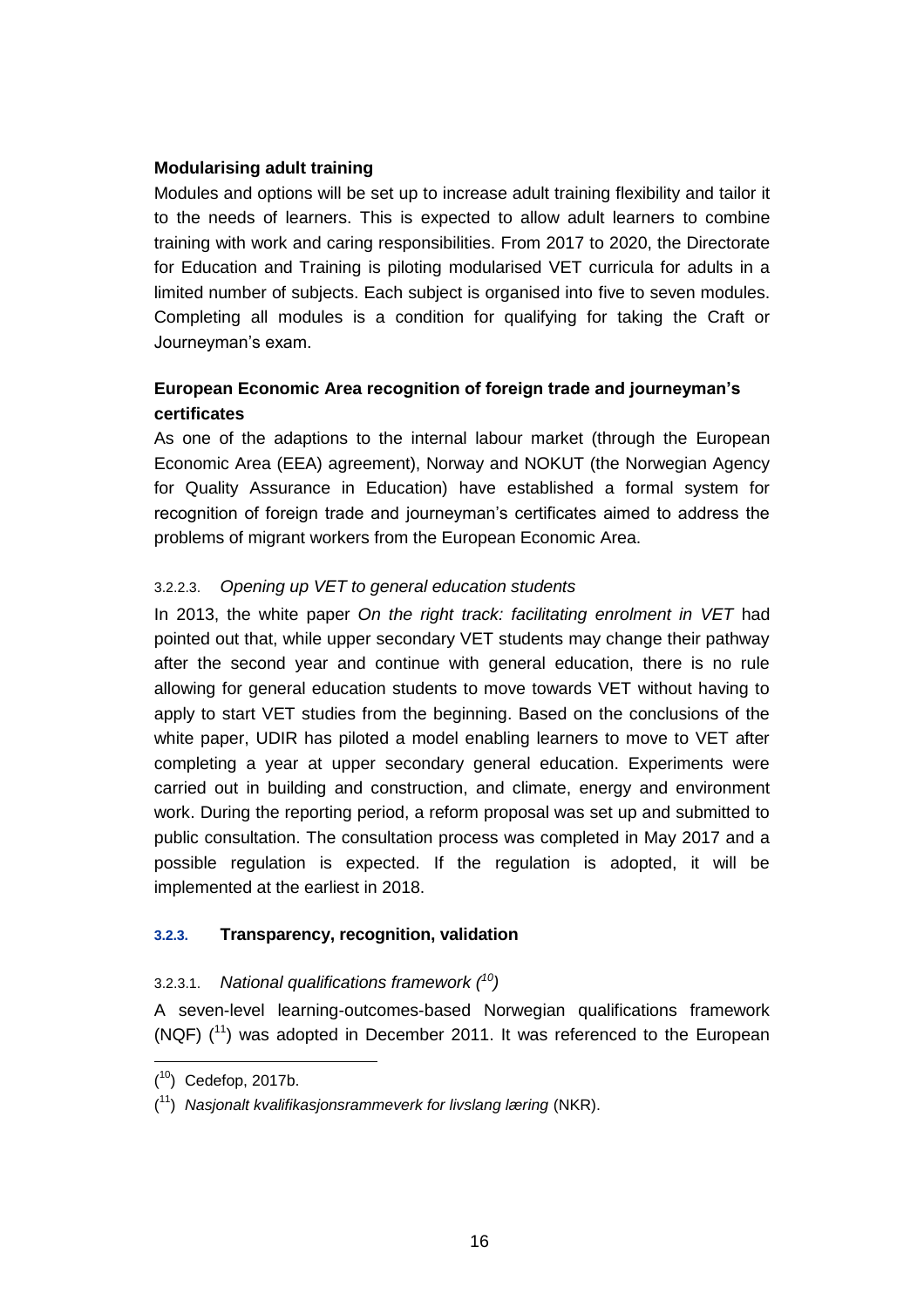qualifications framework (EQF) and self-certified against the qualifications frameworks in the European higher education area (QF-EHEA) n June 2014. NOKUT has been appointed as the national coordination point. The NQF presently covers only qualifications awarded by publicly recognised and accredited education and training institutions. A working group was set up in 2013 to open up the framework to private and non-formal education, and a proposal was submitted to the Ministry of Education in 2014. In the reporting period, post-secondary education and training (*fagskole*) have started to apply the learning outcomes approach in descriptions of their programmes. Opening-up the NQF to non-formal qualifications is still under consideration. The Ministry of Education is preparing a Government decree defining the overall position of the NQF in relation to different areas of education and training.

#### 3.2.3.2. *ECVET ( 12)*

Cross-country VET mobility is part of a general policy of internationalisation of the whole training system. Transfer of learning outcomes acquired abroad is possible on a case-by-case basis: there is no framework that makes transfer automatic. Legislation supports transfer of learning outcomes within the same area of qualification; transfer to other areas/qualifications is possible for specific programmes, where bridges have been set up by national authorities together with social partners. VET is not modularised, but those who leave before completion can get certificates of competence. Since 2013 tertiary level VET has had a credit-point system, with possibilities for conversion to the European credit system for vocational education and training (ECVET). Units of learning outcomes and credits may be devised at local/provider level. In 2015, a public hearing was held to assess the possible implementation of ECVET. The results pointed to a number of possible actions, such as piloting ECVET for mobility or skills validation, and creating a forum for users to discuss and reach common understanding of it. Measures implemented are linked to three target groups that benefit from the use of ECVET principles. For young people who take part of their education abroad, ECVET tools are secured through the work of national ECVET experts coordinated by the Norwegian Centre for International Cooperation in Education (SIU). A project coordinated by UDIR was initiated for adult education programmes, aiming for the modularisation of a range of curricula that can contribute to the validation of units of learning outcomes. A national body for the

  $(1<sup>2</sup>)$  Source: the ECVET users' group members.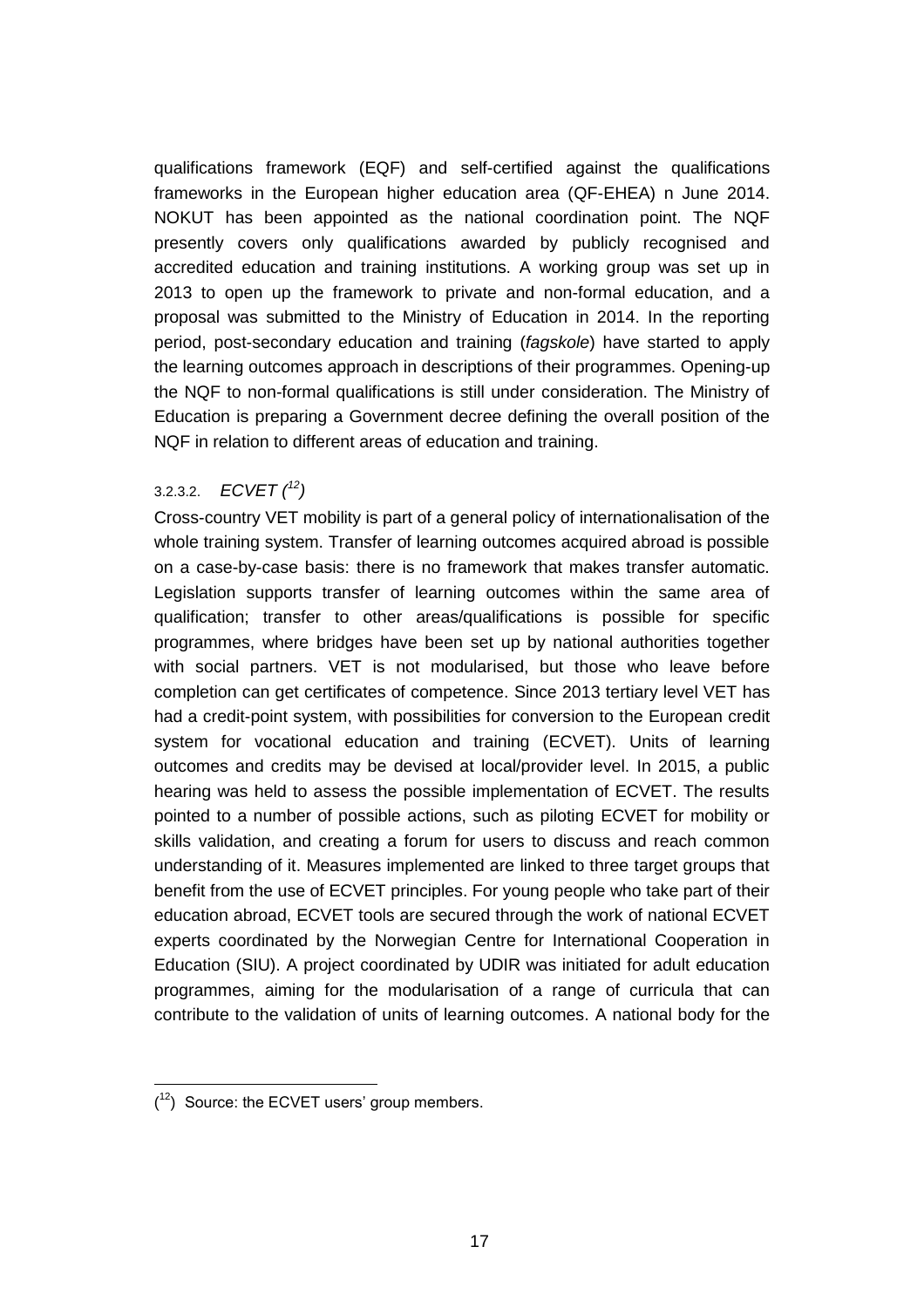approval of foreign vocational education was established for foreign workers. This is managed by NOKUT.

#### 3.2.3.3. *Validation ( 13)*

There is no single all-encompassing strategy for validation of recognition of prior learning (RPL, *realkompetansevurdering*) at national level. However, there are laws and regulations on validation of non-formal and informal learning for each level of education and training. The counties at regional level are responsible for validation of prior learning at primary and secondary level, and the Ministry of Education has developed guidelines for the validation process. There are also validation mechanisms in enterprises, such as the 2009-13 social partner agreements on documenting workers' competences.

In the reporting period, the main initiative relates to validation of skills for refugees and migrants. Measures have been taken to speed up the mapping and validation of skills and competences of refugees and other recent immigrants. The Ministry of Education and Research has allocated extra funding support from the 2016 budget. NOKUT is working on possible ways for fast track assessment of higher education qualifications and participating in a pilot project with similar methodology, the European qualifications passport for refugees. This passport provides an assessment of higher education qualifications, upper secondary VET qualifications and post-secondary vocational qualifications based on available documentation and a structured interview.

Also, a national procedure for the recognition of foreign trade and journeyman's certificates was established in 2016 (<sup>14</sup>). Foreign certificates are assessed according to scope, level and content of comparable Norwegian certificates. The procedure is open to a selected number of German and Polish qualifications and is being developed to include more vocational qualifications and countries.

#### <span id="page-18-0"></span>**3.2.4. Promoting VET participation through increased attractiveness**

In December 2016, the Norwegian government presented the white paper *Skilled*  workers for the future (<sup>15</sup>). This has about 50 measures to make post-secondary vocational education more attractive as a fully equivalent profession-oriented alternative to university and university college education. New grant schemes are

 $(13)$  Cedefop, 2017b; Cedefop et al., 2017.

 $(14)$  The requirements for the recognition were settled in October 2016 and the first applications were received in December 2016.

<sup>(</sup> <sup>15</sup>) <https://www.regjeringen.no/en/dokumenter/meld.-st.-9-20162017/id2522412/>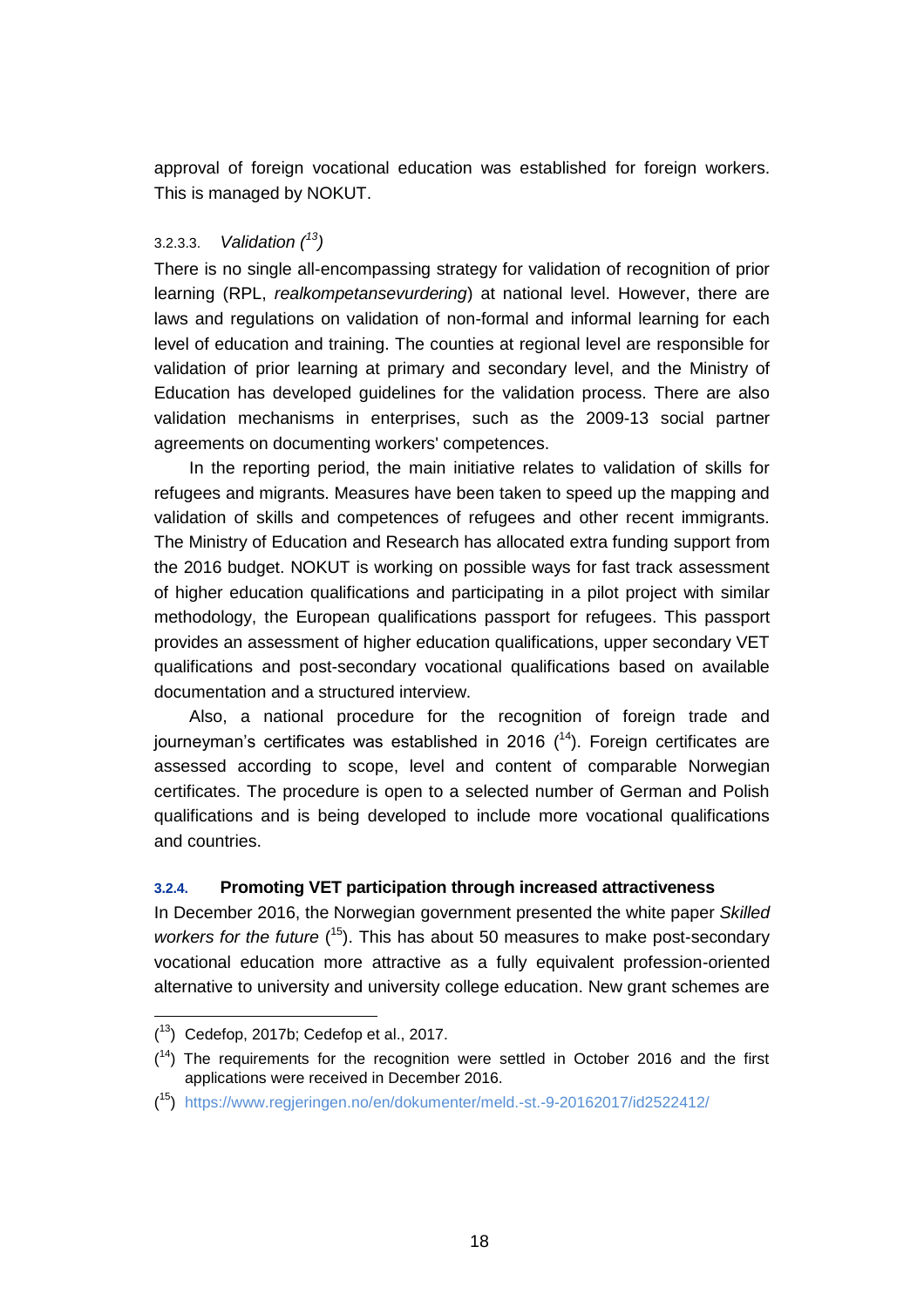proposed. A new admission scheme will be set up, and the competences of vocational college teachers mapped and raised.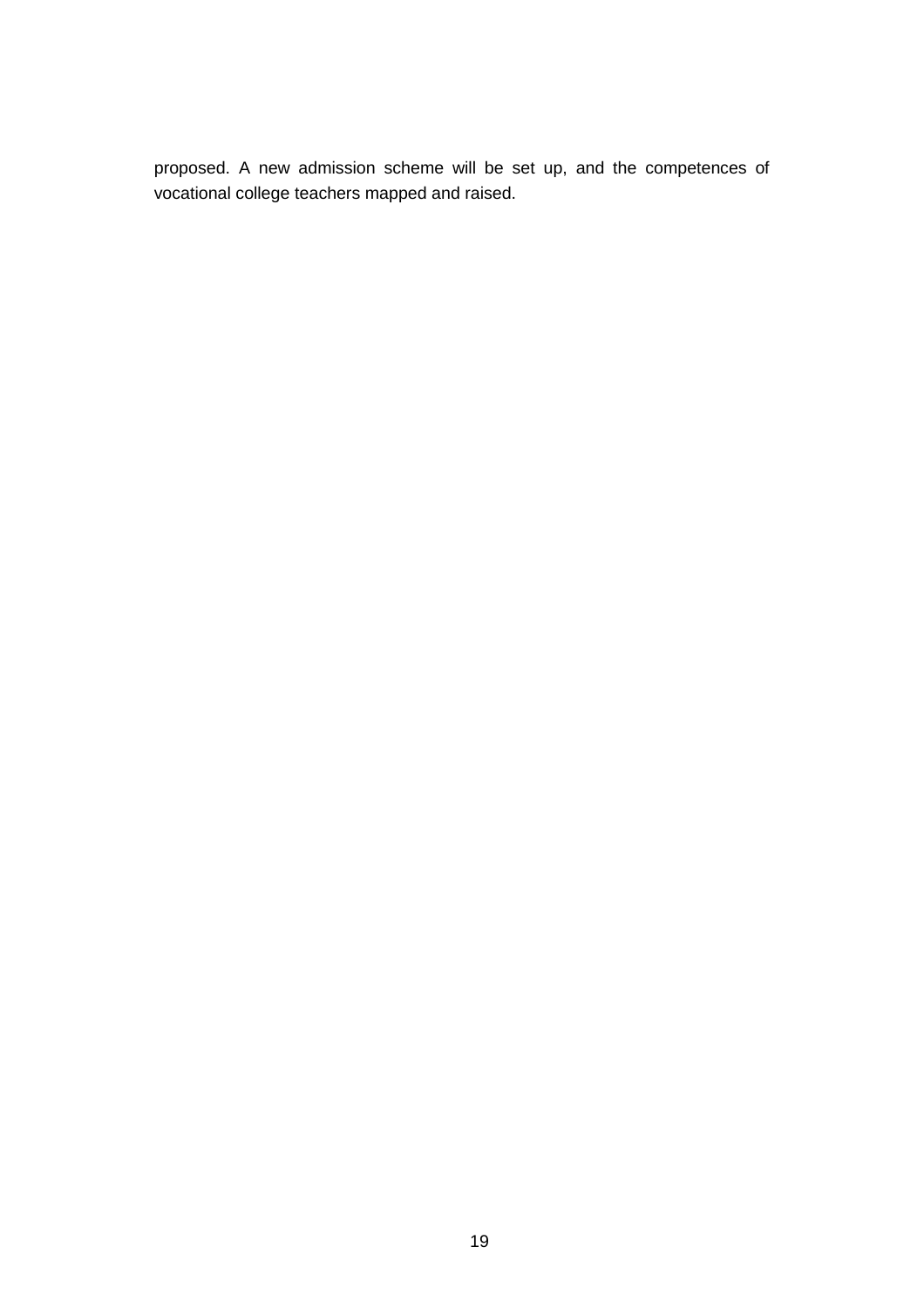## <span id="page-20-0"></span>CHAPTER 4. MTD 4 – Key competences in both IVET and **CVET**

The context of key competences in 2015 was mainly characterised by a decreasing share of young low achievers in reading, maths and science compared with 2012 (Figure 2). The share of low achievers in Norway is also lower than in the EU on average, where the trend is reverse.

<span id="page-20-1"></span>Figure 2. **Share of 15-year-olds with low achievement in reading, maths and science**



NB: Low achievement means failing level 2 on the PISA (programme for international student assessment) scale.

*Source*: OECD, 2014; OECD, 2016.

As VET enrols 50% of all upper secondary learners in the country  $(^{16})$ , this trend is likely to be reflected in the key competences trained for in VET programmes. This is happening against a background where VET dropout  $(17)$ has been of great concern to the education authorities. Multiple measures have been implemented to strengthen the focus on five basic skills  $(^{18})$ , so that fewer pupils end up in the group at risk of dropping out (<sup>19</sup>).

The picture might be different for adults. While general educational attainment of adults is high, there is an increased number with low key

 $(16)$  Calculated from Eurostat; data for 2015.

 $(17)$  About 60% only of VET learners complete their upper secondary training successfully within five years.

 $(18)$  The 2006 knowledge promotion reform defined five skills as basic to learning, work and social life.

 $(19)$  For more information on key competences in VET see Norwegian Directorate for Education and Training, 2016.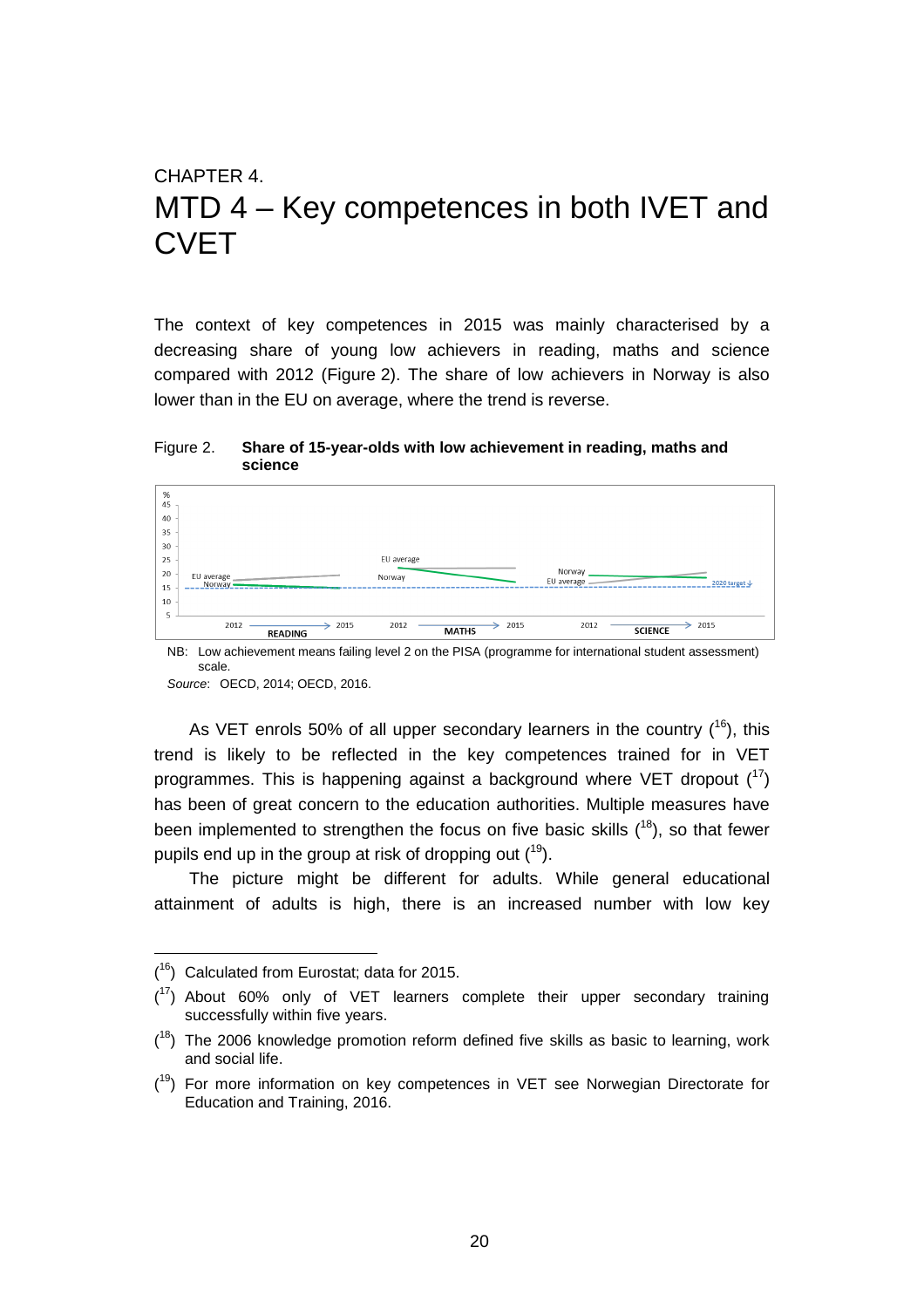<span id="page-21-0"></span>competences according to the PIAAC (programme for the international assessment of adult competences) 2014 survey.

### 4.1. Key competences in initial VET

The country's priority in this area for 2016-20, as set by the Director General for vocational education and training, is to ensure more vocational-oriented and relevant teaching in the common core subjects in VET programmes, and more focus on basic skills' training.

A national commission mandated by the government presented in 2015 an official Norwegian report on the school of the future. The report proposes a new strategy for the renewal of subjects and competences in education and training, including VET. The report underlines that education and training shall contribute to developing the learners' knowledge and competences in order to become active participants in an increasingly knowledge-intensive society. Changes are suggested: for example, subjects need to be renewed to satisfy future competence needs in society and the labour market. Digital skills should be connected more closely than today to subject-specific competence. Digital competence should be integrated with other cross-curriculum competences.

In April 2016, the government introduced a white paper aiming at school [subject renewal.](https://www.regjeringen.no/no/dokumenter/meld.-st.-28-20152016/id2483955/sec4?q=grunnleggende%20ferdigheter#match_20) Reading, writing, maths, communication and digital skills are suggested to remain as key competences and will be incorporated in curricula where relevant. It will be made clear which subjects are responsible for key competences, especially as regards digital skills and maths. Public consultation on the process was completed in June 2017.

In March 2017, the government presented a white paper titled *[Desire to](https://www.regjeringen.no/no/dokumenter/meld.-st.-21-20162017/id2544344/)  [learn, early intervention and quality in schools](https://www.regjeringen.no/no/dokumenter/meld.-st.-21-20162017/id2544344/)* that foresees timely support for all learners (including in VET) with difficulties in reading, maths or writing.

## <span id="page-21-1"></span>4.2. Key competences in continuing VET

For 2016-20, the country's priority in this area, as set by the Director General for vocational education and training, is to increase the quality of provision in CVET.

The 2016 white paper *[From exclusion to new opportunities –](https://www.regjeringen.no/no/dokumenter/meld.-st.-16-20152016/id2476199/) Coordinated [efforts for adult education](https://www.regjeringen.no/no/dokumenter/meld.-st.-16-20152016/id2476199/)* (Section 3.2.2.2) supported the development of tools to map basic skills.

In March 2017, *Skills Norway* designed a tool on how to map key competences for young people not in education, employment or training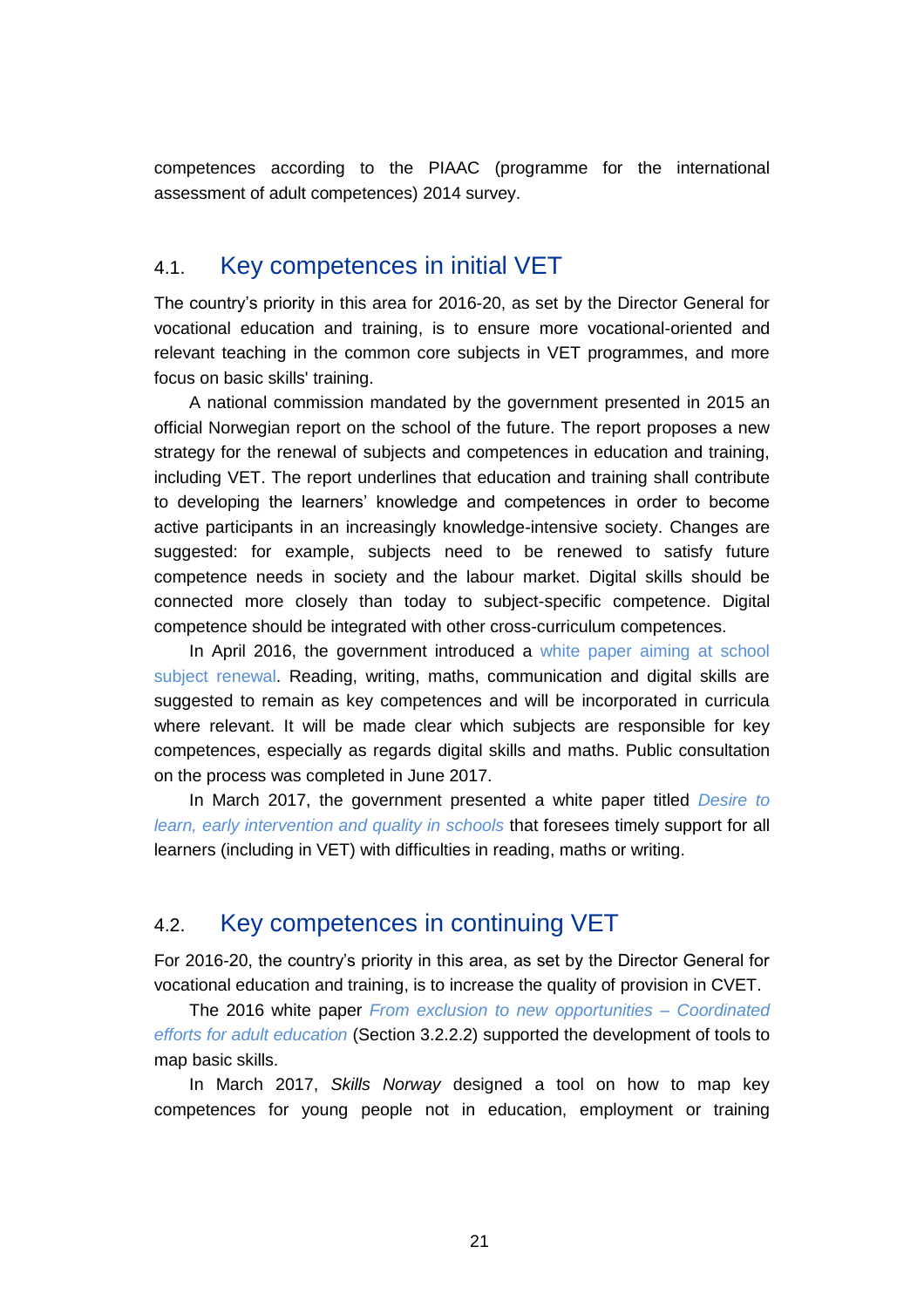(NEETs), and for the public in general. The goal is relevant training for the target group. The development of tool questions is in progress.

In April 2017, Skills Norway completed designing an online learning platform for literacy, numeracy and digital skills and started to produce content for it. The platform is linked to the key competence module training for adults and the mapping of key competences.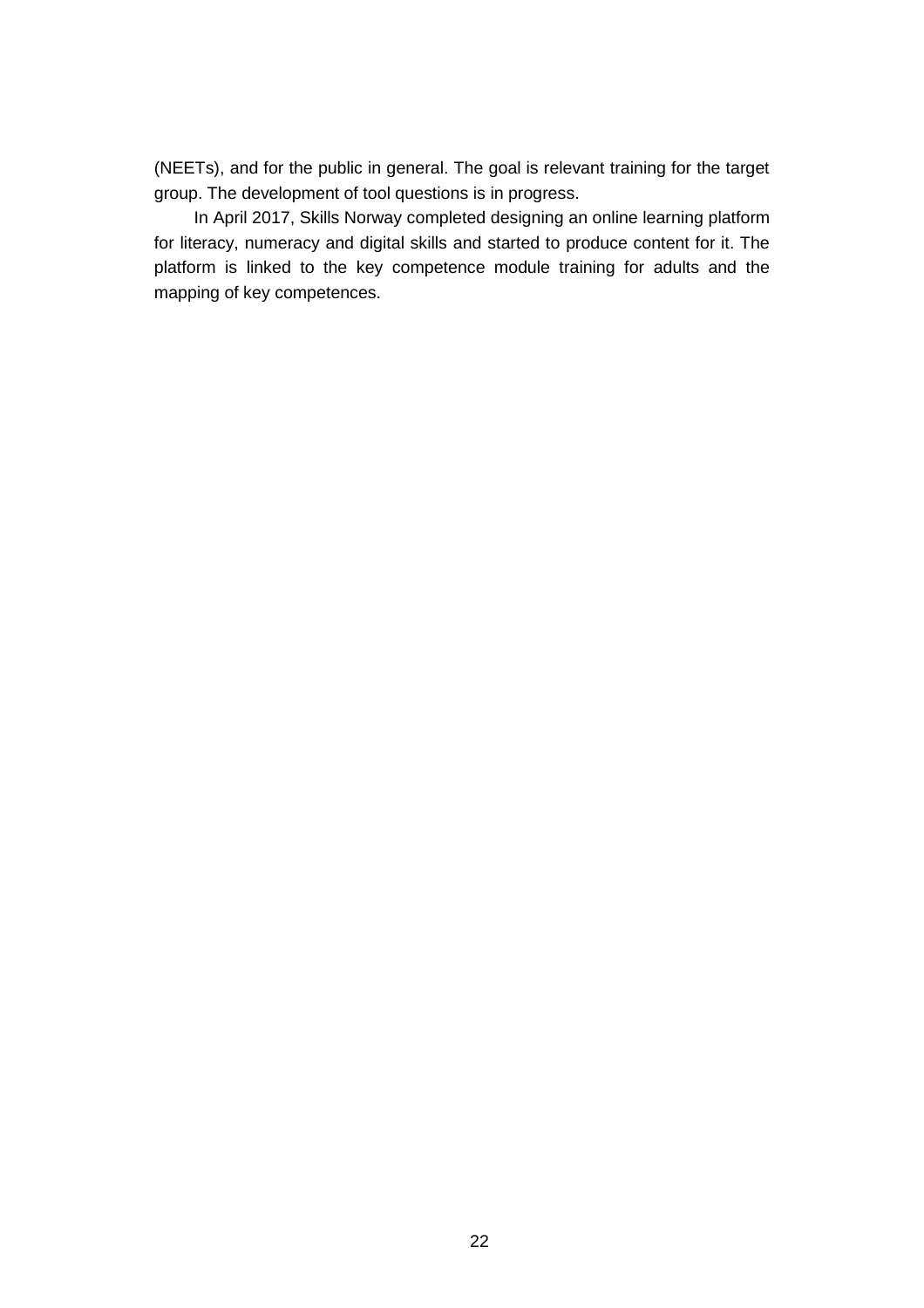## <span id="page-23-0"></span>CHAPTER 5. MTD 5 – Systematic initial and continuous professional development of VET teachers, trainers and mentors

The VET teacher system is facing challenges that the national authorities have been trying to address over the past few years. The teaching staff is ageing; attracting skilled workers from sectors that offer higher wages is challenging; there is a need for increasing teachers and trainers' professional and pedagogical competence; and establishing a sustainable culture of work-related focus, relevance and coherence in teaching remains an objective.

## <span id="page-23-1"></span>5.1. Initial training for teaching/training staff in VET schools

For 2016-20, the country's priorities in this area, as set by the Ministry of Education and Research, are:

- (a) to qualify teachers without formal teacher training;
- (b) recruit more VET teachers.

A national VET teacher promotion initiative was launched in October 2015, aiming to attracting new teachers to ensure sufficiency and quality of VET teaching staff. It builds on previous successful pilots. The programme is based on scholarships and flexible educational pathways for skilled workers. A scholarship scheme for non-qualified VET teachers who want to complete VET teacher education has been set up and is managed by the Directorate for Education and Training. A three-year decentralised vocational teacher-training programme, aiming at giving more workers the opportunity to choose a vocational teacher career, is organised by Oslo and Akershus University College of Applied Sciences. The scheme is made available as sessions-based teaching in all counties in order to reach students across Norway.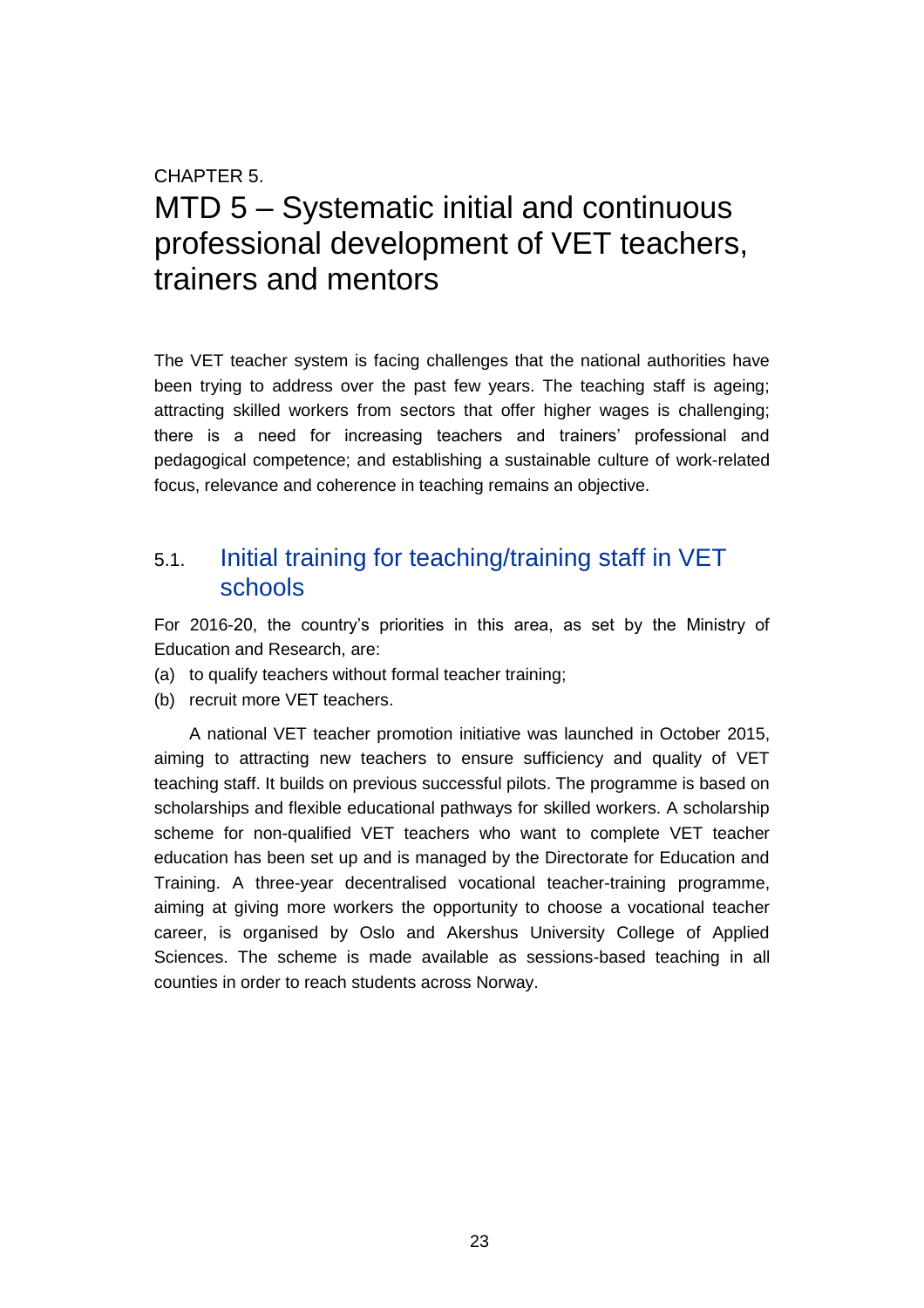## <span id="page-24-0"></span>5.2. Continuing professional development for teaching/training staff in VET schools

The country's priorities in this area for 2016-20, as set by the Ministry of Education and Research, are to:

- (a) expand opportunities for vocational teachers to improve and enhance their knowledge through developing new and more relevant courses;
- (b) provide informal training in enterprises, for example through work exchange programmes.

The 2015 VET teacher promotion initiative (Section 5.1) also provides for VET teachers' continuing professional development. Measures include:

- (a) giving vocational teachers the opportunity to develop their competences by creating new and more relevant courses;
- (b) supporting VET teachers with technological background who lack teacher training for upgrading their qualifications, through scholarships and increased supply of pedagogical training (one-year programme in educational theory and practice).

Continuing professional development (CPD) will be based on VET teachers' competence needs surveys that will inform the development of new and more relevant CPD courses. Courses will be offered in didactics, technological developments, specific subjects/disciplines, learning assessment but also in common core subjects. In 2017, school owners (public and private) were invited to apply for scholarships for staff in teaching positions who want to undertake vocational teacher training to qualify to become certified teachers.

Links with the business world will be further supported, through work exchange and work experience schemes, and schemes that allow participation in CPD courses organised by enterprises. Work exchange is a planned form of informal learning, in which teachers and trainers take part in professional work in contexts others than their own, in order to obtain experience relevant for their regular work.

A survey of vocational teachers' competence needs was carried out by the Nordic Institute for Studies in Innovation, Research and Education (NIFU). The results showed that VET teachers need competence development in their discipline, didactics and new technological developments.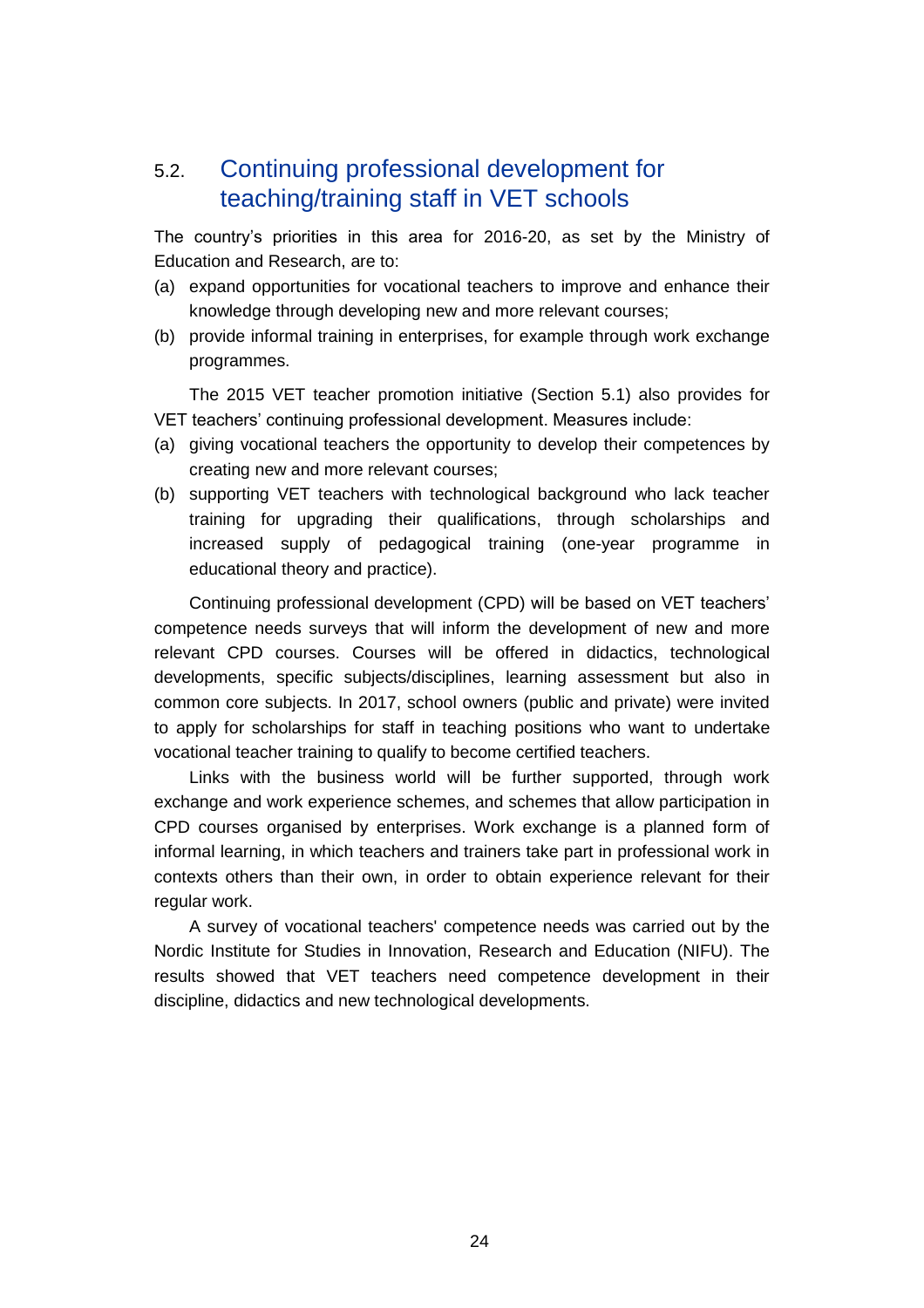## <span id="page-25-0"></span>5.3. Continuing professional development for trainers and mentors in enterprises

The country's priority in this area for 2016-20, as set by the Director General for vocational education and training, is to provide CPD opportunities for trainers.

Increased competence development for VET trainers is part of the 2015 VET teacher promotion initiative (Sections 5.1 and 5.2). Measures include increasing the access of company trainers (instructors) to visiting teacher/trainer schemes that allow better knowledge of the curricula and the school-based learning components. It supports the improvement of training quality in enterprises by providing increased expertise in the use of curriculum, instruction and adapted training. The work exchange/work experience strand of the VET teacher promotion initiative also covers trainers. County councils, who are responsible for VET trainer CPD, offer various courses.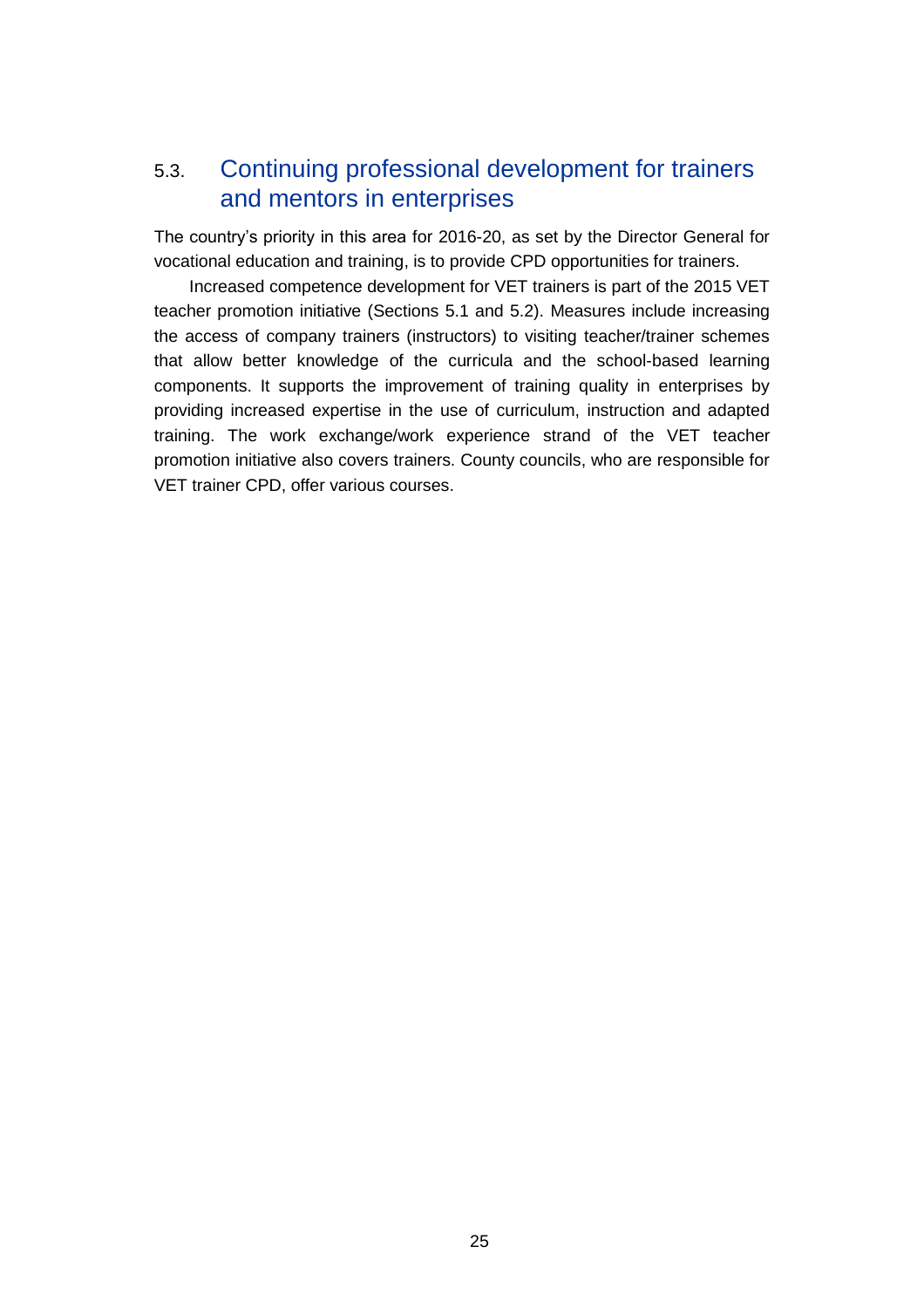## <span id="page-26-0"></span>**Conclusion**

Since 2015, Norway has taken measures to increase the number of apprenticeships and practical training placements in VET, particularly through involving more training establishments. The follow-up of students' transition to the labour market has been reinforced to better inform the VET development strategy. Steps have been taken to open further the access of all to VET and qualifications, through setting up new opportunities for adults to train and obtain qualifications, improving permeability and flexibility, and actively addressing the issue of skills validation for refugees and recent immigrants. Progress is also being made towards setting up an overall approach for quality assurance in VET, and building a comprehensive national qualifications framework. Initiatives were taken to foster key competences in initial and continuing VET and a comprehensive 2015 VET promotion initiative has been taken to attract new VET teachers and improve the continuous professional development of VET teachers and trainers.

The actions carried out show that the main lines of the Riga conclusions and the country's policy priorities for 2016-20 are being addressed, but information available to Cedefop at the time suggests issues that could benefit from further consideration:

- (a) initiatives supporting entrepreneurship education;
- (b) further expanding the use of EQAVET indicators in the monitoring of IVET and CVET;
- (c) initial training of in-company trainers and mentors.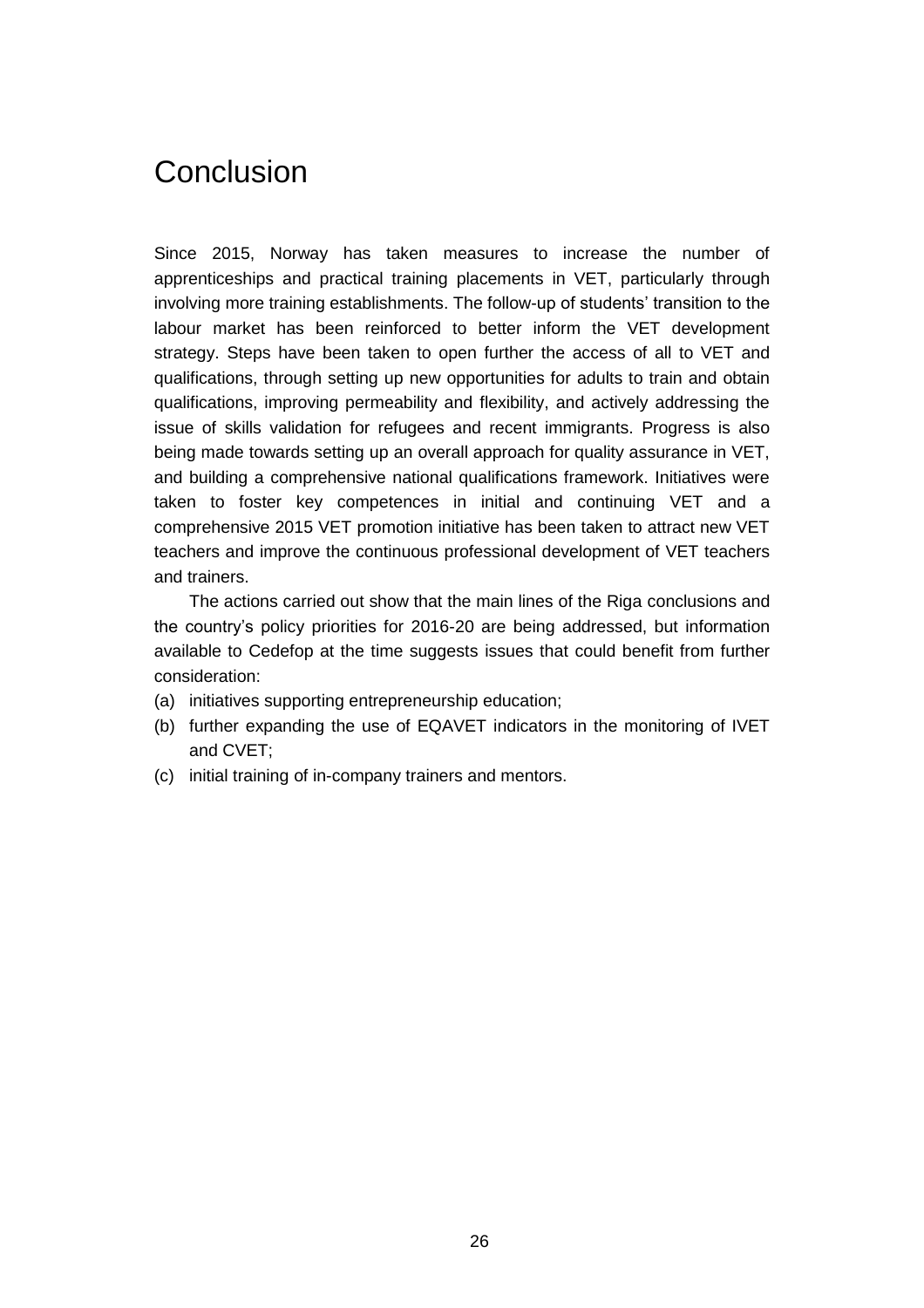# <span id="page-27-0"></span>List of abbreviations

| <b>AES</b>    | adult education survey                                             |
|---------------|--------------------------------------------------------------------|
| <b>CPD</b>    | continuing professional development                                |
| <b>CPS</b>    | certificate of practice scheme                                     |
| <b>CVET</b>   | continuing vocational education and training                       |
| <b>DGVT</b>   | Director General for Vocational Education and Training             |
| <b>ECVET</b>  | European credit system for vocational education and training       |
| <b>EQAVET</b> | European quality assurance in vocational education and training    |
| <b>EQF</b>    | European qualifications framework                                  |
| <b>GDP</b>    | gross domestic product                                             |
| <b>ISCED</b>  | international standard classification of education                 |
| <b>IVET</b>   | initial vocational education and training                          |
| <b>NEET</b>   | not in education, employment or training                           |
| <b>NIFU</b>   | Nordic Institute for Studies in Innovation, Research and Education |
| <b>NOK</b>    | Norwegian krone                                                    |
| <b>NOKUT</b>  | Norwegian Agency for Quality Assurance in Education                |
| NoU           | official Norwegian report                                          |
| <b>NQF</b>    | Norwegian qualifications framework                                 |
| <b>PIAAC</b>  | programme for the international assessment of adult competences    |
| <b>PISA</b>   | programme for international student assessment                     |
| <b>PPS</b>    | purchasing power standards                                         |
| QF-EHEA       | qualifications frameworks in the European higher education area    |
| <b>RPL</b>    | recognition of prior learning                                      |
| SIU           | Norwegian Centre for International Cooperation in Education        |
| <b>STEM</b>   | science, technology, engineering and mathematics                   |
| <b>UDIR</b>   | Directorate of Education and Training                              |
| <b>VAT</b>    | value added tax                                                    |
| <b>VET</b>    | vocational education and training                                  |